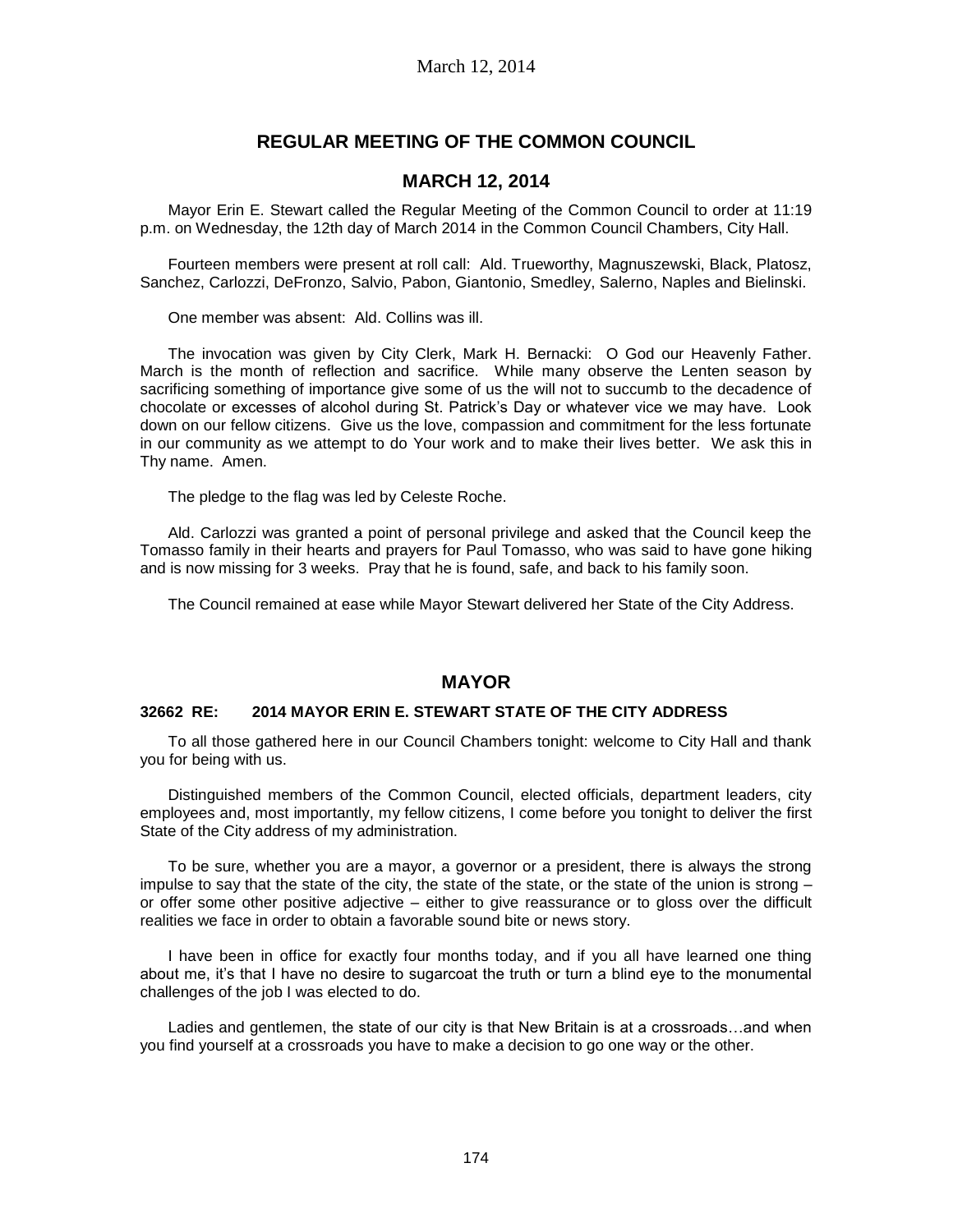For too long, we have been traveling down the same road. During good economic times it was easy to stay on this road, as we were helped by increased funding from the state and federal governments, an expanding tax base, and residents with more disposable income.

But over the past few years, as our nation's economy cratered, the economic development in our City slowed, and our residents began having to do more with much less. Yet the government of this City has continued down the same old road.

Whether it has been efforts by previous administrations to avoid political hazard, or been the refusal of the unions to realize the truth that the old ways of doing business are over, or been the result of good people who don't want to have to say "no" to our friends when they want something that the City cannot afford… Regardless of the reason, we simply cannot continue down that same old road.

So many people in this business dwell on assigning blame and pointing fingers – and, invariably, those fingers always point backwards to the past.

Now I'm not advocating that we forget what was done that has put our City in the dire position we now find ourselves in – but as George Santayana famously said, "Those who cannot remember the past are condemned to repeat it." But I am here tonight to deliver a message that is focused on the future of New Britain, and to give you all fair notice that we are beginning a new era of municipal government in the Hardware City.

Typically, these speeches are an opportunity for the Mayor to stand up and recite a litany of accomplishments, some grand…some not so grand…and conclude with broad appeals for bipartisanship and civility in our government. Rather than waiting until the end, I would instead like to begin by saying how proud I am to share the responsibility of governing our City with this Council.

I honestly didn't know what the working relationship would be between a Republican mayor and a Council with a Democratic majority when I took office. But over these past four months, I have been so pleased with the quality of communication, dedication and general respect that has marked the relationship between our two branches of government thus far.

As we come into an extraordinarily difficult budget season, I have no doubt that we will certainly have our differences. But as long as we all remember that the person we are disagreeing with is, in fact, a person – and not merely the partisan letter that follows their name – and we remember that all of us deserve respect, I believe we will navigate these rough waters very well indeed.

Shortly after I took office, the one thing that became apparent almost immediately was that, despite all of the wonderful projects, developments, and resources that we have, and despite all of the marvelous and talented people we have working in city government, there has not been a clear vision laid out as to where New Britain is going and how we are going to get there.

Of course, we have many master plans, including plans for downtown development, emergency management, traffic flow, parks and recreation, and the list goes on…and we should have plans for these types of things. But so much of what we do in New Britain is the product of ad hoc opportunity and not the result of a coordinated vision that informs and guides every aspect of city government.

Tonight, I am putting forward my vision for our City. It tells a story of what we will become, and it requires that all of us share in not merely the hope, but the belief, that the sweeping changes I will describe actually can – and will – be done.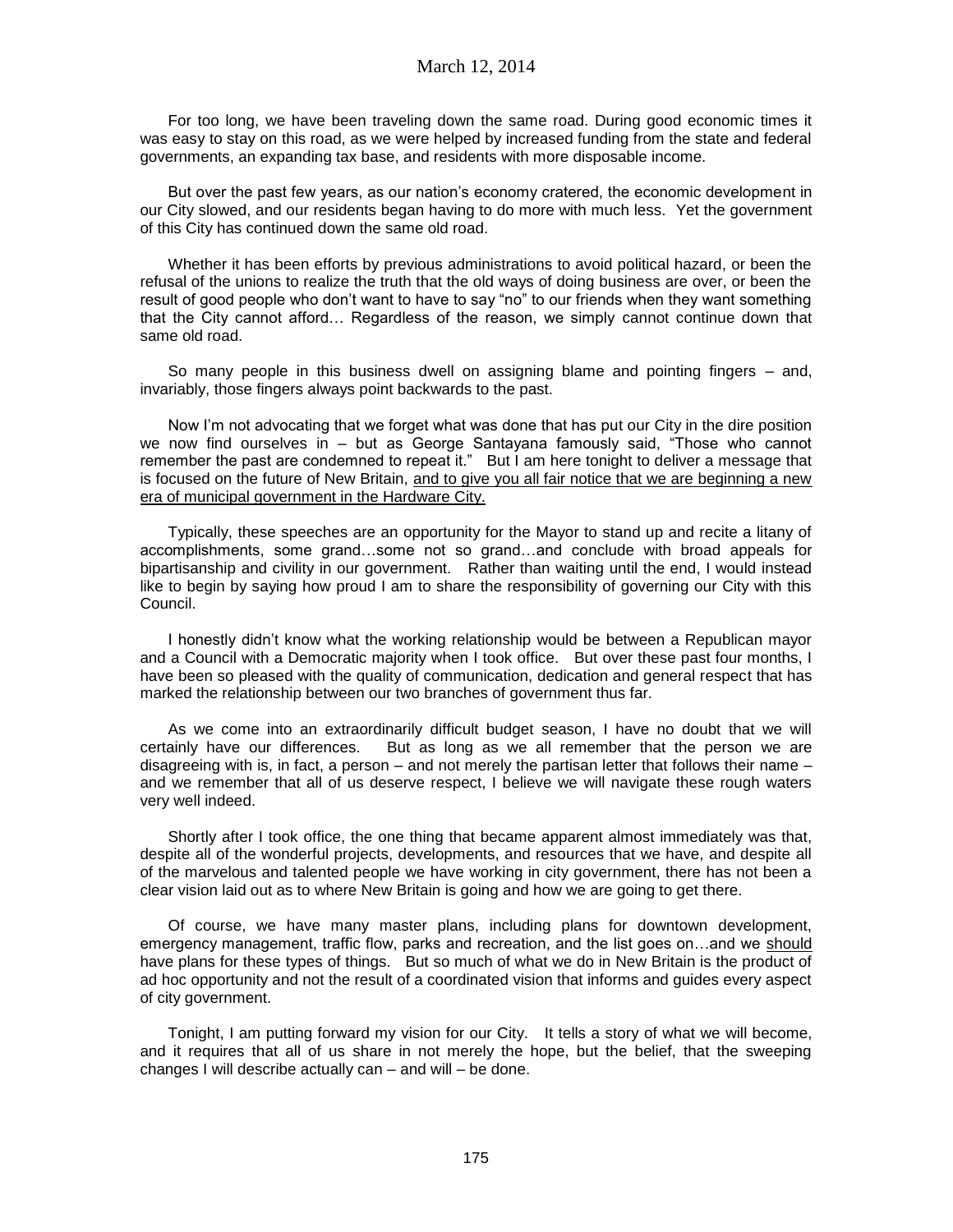We will not begin by asking tired questions like "what are we doing right and what are we doing wrong…" No, we will begin by leading from where we are, resetting where we want to go, building on our strengths and embracing a future that will be different in many ways from what we know and do today.

The vision is guided by six key principles, and if you listened to me on the stump last year, they should come as no surprise:

- 1) delivering the leadership needed to be most responsive to our residents,
- 2) providing our children with the education they deserve,
- 3) being fiscally responsible,
- 4) being transparent in all of our dealings,
- 5) enabling New Britain to be truly "open for business," and, most importantly,
- 6) restoring pride in our City.

The first component of my vision, indeed its most critical component, should come as no surprise…and it is that we will overcome our present financial crisis and get this city back on firm financial ground. Leaders are products of their times, and they are defined less by those things they choose to promote, and more by how they surmount the challenges that arise during the course of their term.

Ladies and gentlemen, the financial crisis that the City of New Britain is now facing IS the defining challenge of our time together. How we deal with this crisis…and mark my words, it is a crisis…will be the legacy we leave behind.

As I said earlier, I'm not interested in playing the blame game and spinning our wheels in an attempt to travel the road of least political risk. You can all make those assumptions as you see fit, but I'm not interested in playing that game. We have 73,000 people counting on us and no one deserves to be caught in political banter.

Doing what is necessary to pull ourselves back from the brink is not going to make us any more popular – in fact, we must be prepared to incur the anger of those we represent in order to provide the bitter medicine our City needs to get well.

Tonight, we took a bold first step down that new road by reducing or rescinding our current debt load by nearly \$19 million dollars. We also passed three critical items that will give the City the short term tools we need to deal with the current crisis and afford us the opportunity to put in place long-term changes that will bring us back to a structurally balanced budget.

Among the items passed tonight was an authorization to issue tax anticipation notes (or TANs) to give us financial assurance as we move to close this gaping deficit. They reassure the capital markets and the rating agencies that, regardless of what happens, the City will have the necessary cash-on-hand to operate through the end of this fiscal year.

But I want to be crystal clear here: issuing TANs will only come as a last resort. Even now, the City is pursuing more favorable options that include:

- the leasing of certain city assets;
- getting the City out of businesses we shouldn't be in and working with companies who can do the jobs far better, and far cheaper;
- working with our union brothers and sisters to involve them in the solution;
- eliminating certain city services;
- increasing fees for services and licenses; and
- working with our department heads on major immediate spending reductions.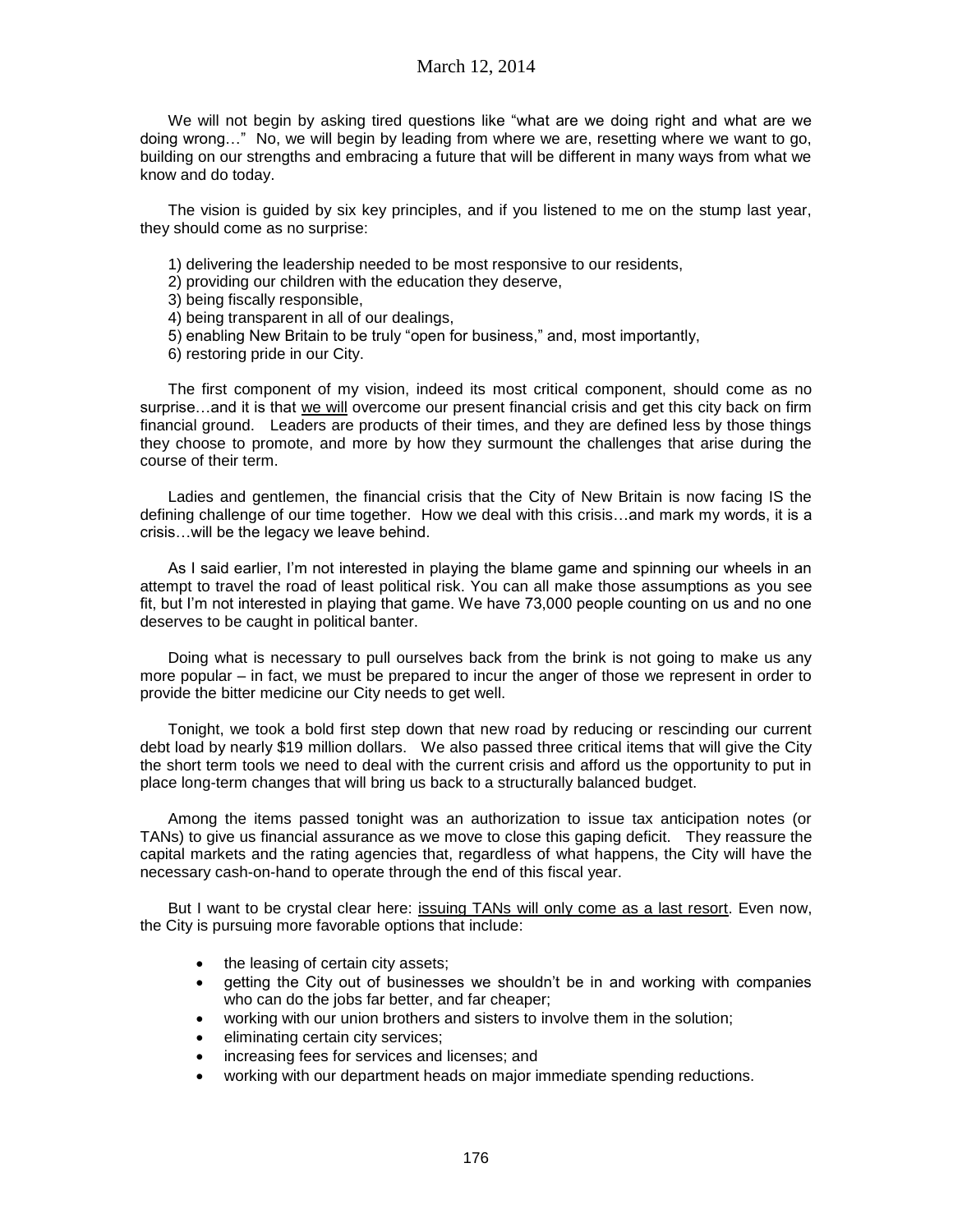Friends, we are well beyond mere belt-tightening here. We are all going to feel the pinch and this is just to get us through the current fiscal year.

In April, I will be back here to unveil my 2015 budget proposal in detail and, believe me, it is going to look a lot different than previous city budgets have looked. City government must be fundamentally changed in order to bring us to balance, and that is going to mean deep cuts across all departments. Everything is on the table…including the unfortunate reality that some jobs are going to have to be cut.

There is nothing more difficult than having to let someone go, but the fact is that we have more government than we can afford in New Britain. And I promise the taxpayers of this City that before I come back to them and ask for a nickel more in taxes, I will have cut our budget to the bare bone.

Getting to a structurally balanced budget is the primary goal of this administration. Structurally balanced means that what we spend is EQUAL to what we take in.

I will work with any alderperson or department head who shares my commitment to right-size City Hall. This is the defining challenge of our time and it stands between us and the City we want to become. When I said that we were at a crossroads...this is it. This is where we choose to take a different path…and it's my sincere hope that we can take that path together.

Now, while restoring our fiscal health is paramount and is the key to our City's rebirth, my vision goes well beyond dollars and cents. We are going to fundamentally change the culture in City Hall. Every organization has its own beliefs, attitudes and behaviors that shape how we think and act.

City Hall culture seems to emphasize bureaucratic regularity, strictly separated functions, narrow job descriptions, correction rather than prevention, and exalts procedures over results. This culture tends to exist even in the face of facts that prove just how inefficient and error-prone it can be. Changing the culture of our government will take time, but the journey begins here.

First, we will adopt an "outside-in" perspective to guide everything that we do. It demands that we look first at how our policies and procedures will be understood by, and impact, the community that we serve. We will no longer live in the "bureaucratic bubble" that often blinds us to reality. We will routinely seek outside viewpoints, both before we act and after, to help evaluate how we are doing.

Second, there will be no "gotcha" attitude in City Hall. Yes, we are serious about our mission and committed to our oath to uphold and enforce the law, but we are equally interested in delivering quality services and helping our constituents stay ahead of problems, avoid mistakes and access the services they have paid for.

Third, we will focus on cost reduction and efficiency without jeopardizing other needs. We will continually look for ways to reduce the costs of running government. Every expense must be justified as an investment that creates real value, which is why all purchase orders will continue to run through my office. But at the same time we are also committed to balancing this with the need to continuously improve core services to achieve the most effective and efficient delivery to the community.

For example, we are currently auditing the way City Hall uses copiers and paper so that we can best reduce waste, cut costs, and streamline our everyday processes. Along those lines, I am aggressively pursuing options that will greatly expand the City's use of renewable energy – particularly solar energy – which will make us far less reliant on the grid and will include guaranteed reductions in our energy costs.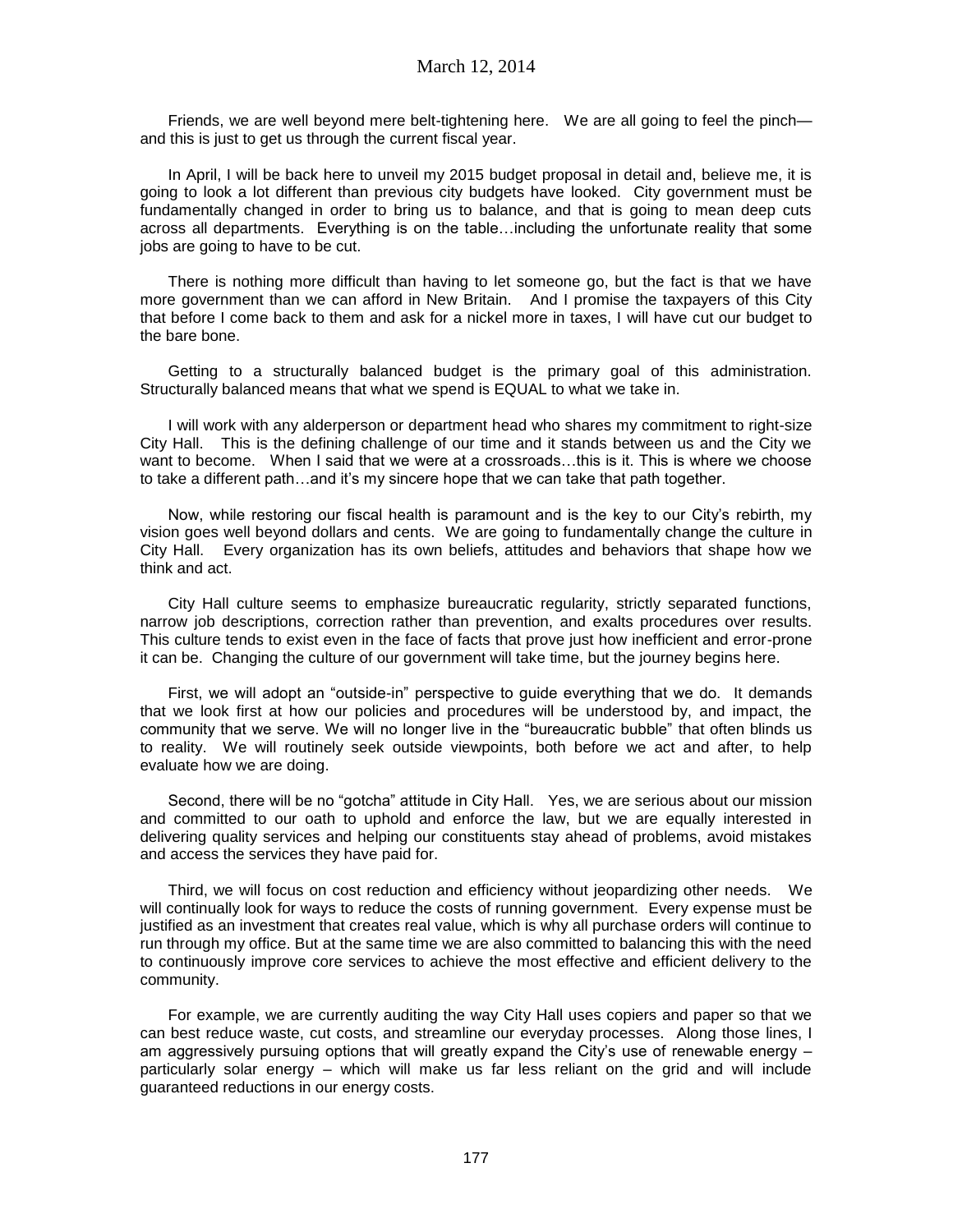### March 12, 2014

Our vision also addresses our technological capacity in order to improve customer service to our residents. The single most important step toward doing this and bringing City government into the 21st century is creating a 21st century web portal. We must be able to provide a wide range of automated, real-time and customer-friendly services to our community. There is no excuse why a resident cannot pay their water, sewer and tax bills all online and all in the same place. Our Tax Collector, Cheryl Blogoslawski, has already taken steps to allow for online tax payments, and now we have to take it further.

New Britain needs a robust website to provide for "whole citizen" account management. An open and user-friendly, but secure and accurate, system for online interaction and informationsharing is not about keeping us one-step ahead of our fellow towns…it is something we need just to keep up with them. Our neighboring municipalities have online capabilities that make interactions with their local governments seem easy compared to what we do here in New Britain.

And we're not just focused on revenue collection, rather it's about sharing information and being able to communicate with, and better serve, a constituency that is continuously expanding their reliance upon, and expectation of, online customer service.

I applaud our new City Clerk, Mark Bernacki, for the steps he is taking to put marriage licenses, land records and other essential documents online. It is our vision that if you need a license, permit or other certificate, you will be able to either complete the transaction online or, at the very least, be able to secure all of the paperwork so that your experience at City Hall is a brief one with no headaches.

This is not about taking work away from current employees…this is about allowing those employees more time for substantive projects, while making City Hall accessible 24 hours a day.

My vision also includes New Britain's schools. I don't know about you, but I am sick and tired of people using the New Britain school system as a punchline. Do we have our fair share of problems? Of course we do. It comes with the territory when you have a city our size with our socio-economic diversity. But what has become plain to me is that we, the leaders of this City, are in many ways responsible for the myth that our schools either aren't making the grade or are somehow failing our students.

But that isn't the case and that type of attitude just serves to validate this myth in the minds of people both in and out of New Britain. When you take a look at the volume and quality of resources that we provide our students, from elementary through high school, and compare it with those provided by our neighboring communities with supposedly "better schools," the results will astound you. When you hear the stories of student achievement and their subsequent successes, and there are many, I am confident that you too will come to realize that New Britain schools are doing something right. Our educational facilities are outstanding and continually improving – including the multi-million dollar rebuild of Gaffney School that is ready to begin.

As a relatively recent product of that school system, and a former member of the Board of Education, I can tell you firsthand that New Britain schools ARE something to be proud of. Yes, it costs a lot of money to provide that education and, yes, those costs continue to rise. Every year we hear the calls to increase funding for the schools and that's the only way we will show that we really care about the kids. Alternatively, if we don't increase the funding, we are told that we are somehow against our students or that we're balancing the budget on their backs. Well, I challenge anyone to say that I don't care about our kids. Whatever problems we may face in our schools, the cause of those problems is not a lack of funding.

We need to change the way we think about, and talk about, our school system before we talk about putting more money into it. Rebranding New Britain as a place where our children get a first-rate education begins with us and it is where restoring the pride begins. At the same time, we must continue to refine our educational processes so that we are preparing our students for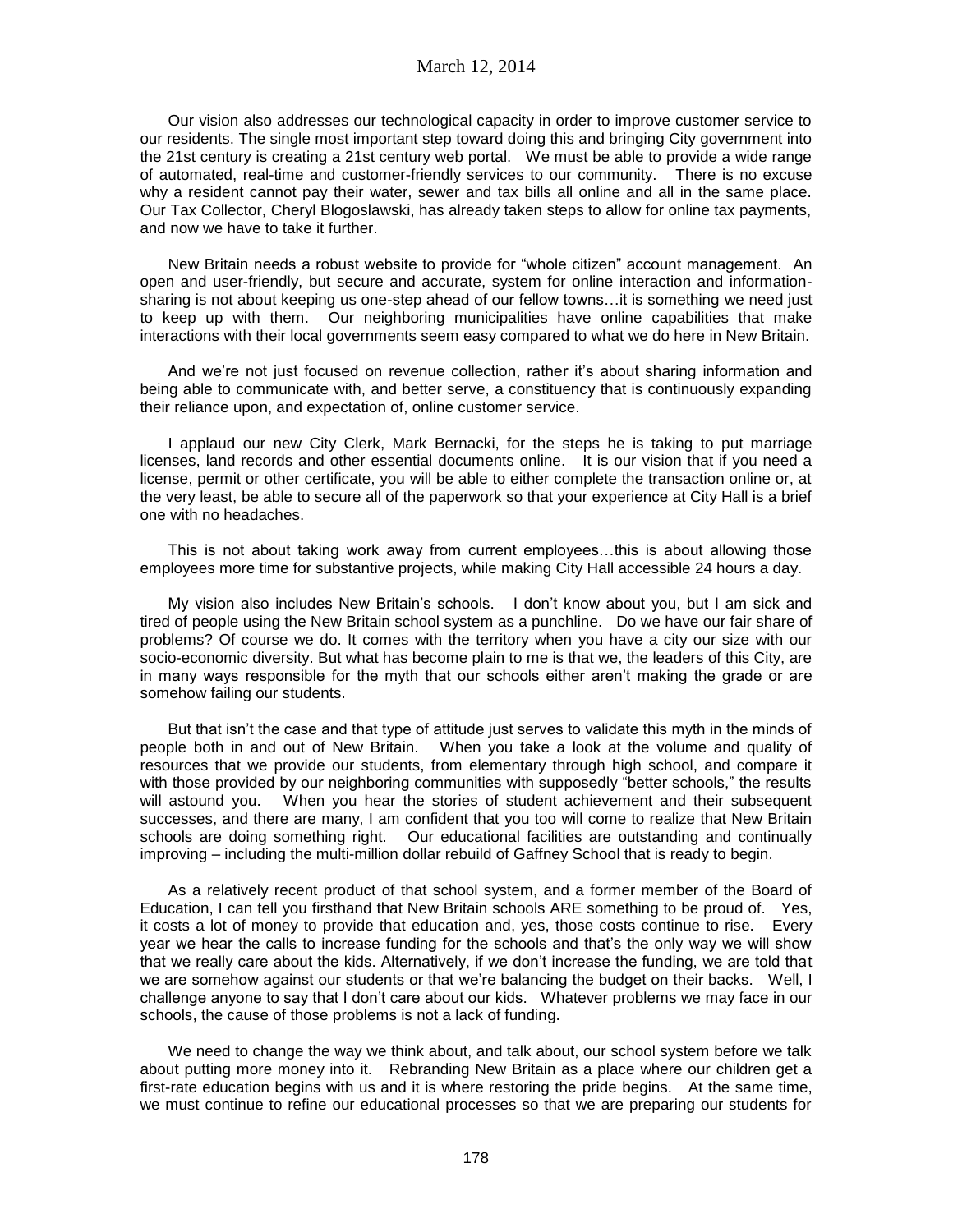the jobs of this century…not the last. We must continue placing an emphasis on science, technology, engineering and math.

The Health Sciences Academy at New Britain High School has been a tremendous success and I have been told by several of our local business owners that they are very interested in seeing us get the Manufacturing Academy off the ground quickly. There are good, skilled jobs to be had right here in New Britain, but we need to match our curricular options to their needs.

Finally, our vision includes a command focus on economic development that makes sense. We have a wonderful core of small manufacturers and other businesses already in town. Companies like Polamer Precision, Rich Foods, Stag Arms, Admill Machine, and many others, are proud to call New Britain home and they are great ambassadors in helping us attract new interest.

I am meeting with developers on a near-daily basis. We are working nonstop to maximize the influx of commercial interest and transit-oriented development dollars that are coming our way thanks to CTFastrak, which is scheduled to be finished in February next year.

Whether it's economic development or innovative transportation solutions, we will continue to expand our grand list and make certain that everyone knows that New Britain is open for business.

These are the broad strokes that define my vision for our City. Here is the goal:

If you live in New Britain, the achievement of our vision will improve your life. Your city's government will be about delivering high-quality services and offering better information and assistance in the form and fashion that you prefer.

If you're a business or property owner, it means you have a partner in making New Britain a better place to work and conduct commerce.

If you're a visitor, it means your experience will be safe and enjoyable.

If you work in New Britain city government, it means getting ahead of our challenges, working as a team across departments, having the chance to learn and grow on the job, while gaining a better understanding of how each of us contributes to, and shapes, our City.

Whatever your perspective, New Britain will be a "city of the future" – one that inspires the best in its citizens, businesses and employees. We will overcome our great challenges and we will restore pride to The Hardware City.

My friends, New Britain is at a crossroads…. May each of us have the courage to stride boldly down this new path together.

God bless you and God bless the City of New Britain.

Ald. Bielinski moved to amend the agenda by substituting 32656 and moving 32657 in front of Resolutions Back from Committee, motion seconded by Ald. Trueworthy. Roll call vote – all members present voted in favor.

# **PETITIONS**

### **32659 ALD. GIANTONIO FOR CONDUCTING A TRAFFIC STUDY ON SOUTH BURRITT STREET REGARDING LIMITING PARKING TO ONE SIDE OF THE STREET. REFERRED TO BOARD OF POLICE COMMISSIONERS.**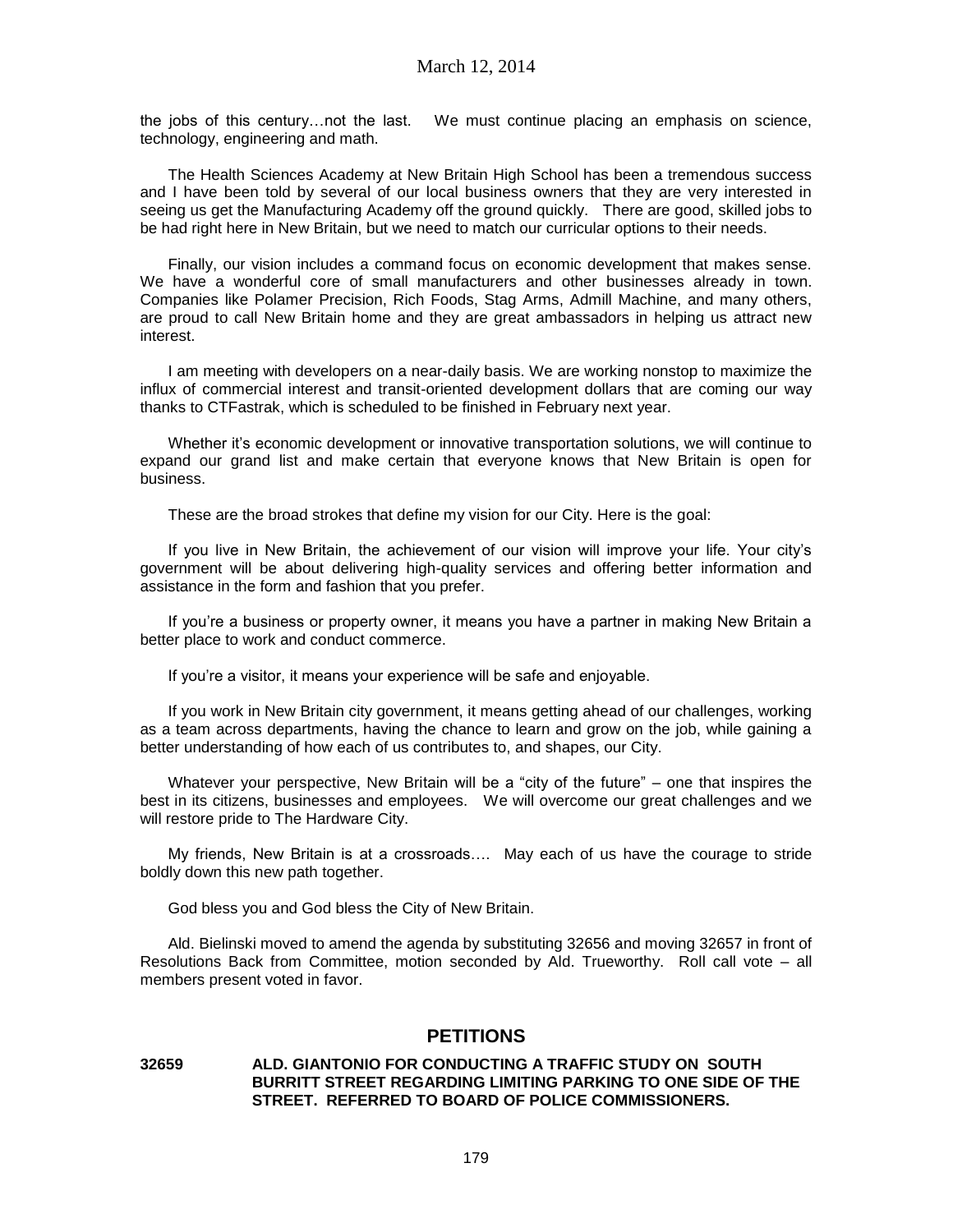#### **32660 ALD. PLATOSZ FOR INSTALLATION OF A CROSSWALK AT THE INTERSECTION OF OSGOOD AVENUE AND JORDAN STREET. REFERRED TO THE BOARD OF POLICE COMMISSIONERS AND DEPT. OF PUBLIC WORKS.**

**32661 ALD. DEFRONZO FOR INSTALLATION OF A "DEER CROSSING" SIGN ON SHUTTLE MEADOW AVENUE. REFERRED TO THE DEPT. OF PUBLIC WORKS.**

Ald. Bielinski moved to adopt the Consent Agenda, seconded by Ald. Trueworthy. Roll call vote – all members present voted in favor. Approved March 13, 2014 by Mayor Erin E. Stewart.

# **CONSENT AGENDA**

## **CITY CLERK**

### **32642 RE: CLAIMS FOR INJURIES AND/OR PROPERTY DAMAGE**

To Her Honor, the Mayor, and the Common Council of the City of New Britain: the undersigned beg leave to report the following:

#### CLAIMANTS NAME

- Aroyo, Javier by Atty. Frank J. McCoy
- Arroyo, Javier by Atty. Frank J. McCoy
- Burdick Jr., Robert E.
- Carrero, Aleyla by Atty. Angelo Cicchiello
- Dawson, Victoria
- Lesniak, Maryla
- Martinez, Susan Y.
- Schaller, Theresa
- Zalewski, Ruth by Atty. Michael L. Romanelli
- Valdiviezo, Jefferson

Mark H. Bernacki City Clerk

# **OFFICE OF CORPORATION COUNSEL**

### **32643 RE: ANTHONY TARICANI III V. CITY OF NEW BRITAIN**

To Her Honor, the Mayor, and the Common Council of the City of New Britain: the undersigned beg leave to report the following:

RESOLVED, By the Common Council of the City of New Britain that the sum of EIGHT THOUSAND DOLLARS (\$8,000.00) be paid to Anthony Taricani III and Alan J. Rome, Esq., his attorney, in full settlement of his suit against the City of New Britain, now pending in Superior Court, Judicial District of New Britain, at New Britain, for bodily injuries and property damage he allegedly sustained on October 4, 2010, when attempting to park his vehicle at curbside on Day Street, the right wheels of his vehicle fell into an unprotected drain hole. As a result of the incident, plaintiff alleges that he has suffered from headaches, head pain, neck pain, nausea and a cervical sprain/strain. He was assigned a 5% permanent partial impairment of the cervical spine. In medical specials, the plaintiff has incurred \$5,216.23. He is also alleging in property damage \$3,628.51. Thus a total in specials of \$8,844.74.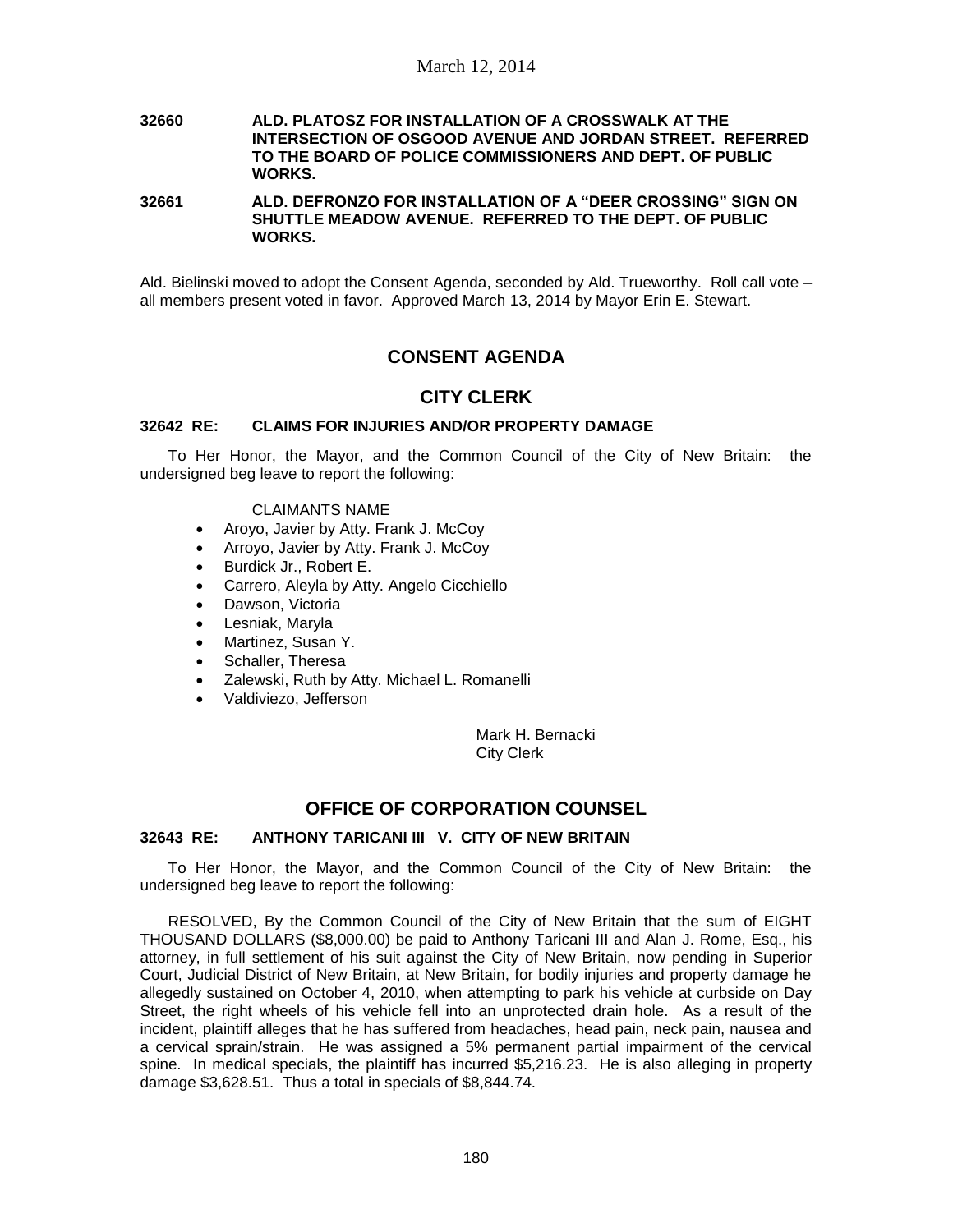This recommendation is made upon the advice of City Attorney Irena J. Urbaniak, after settlement negotiations between Honorable Judge Abrams, City Attorney Irena J. Urbaniak and Alan J. Rome, Esq., with the approval and consent of Gennaro Bizzarro, Esq.

This suit is to be withdrawn by the plaintiff without costs to the City of New Britain and settlement is to be made without admission of any liability.

> Irena J. Urbaniak City Attorney

#### **32644 RE: CATHERINE SAUTTER V. CITY OF NEW BRITAIN**

To Her Honor, the Mayor, and the Common Council of the City of New Britain: the undersigned beg leave to report the following:

RESOLVED, By the Common Council of the City of New Britain that the sum of SEVENTEEN THOUSAND DOLLARS (\$17,000.00) be paid to Catherine Sautter and Brian M. Silver, Esq., her attorney, in full settlement of her suit against the City of New Britain, now pending in Superior Court, Judicial District of New Britain, at New Britain, for bodily injuries and property damage she allegedly sustained on June 23, 2010 when she was riding her bicycle in a southbound direction on Curtis Street, when her bicycle hit a pothole causing her to flip over the handlebars. As a result of the incident, plaintiff alleges that she has suffered a fracture to her elbow, cracked and bruised ribs, bruised left knee and left hip and sprained right wrist. In medical specials, the plaintiff has incurred \$4,858.00 and in lost wages \$4,022.00, thus, a total in specials of \$8,800.00. There is a lien for the medical bills.

This recommendation is made upon the advice of City Attorney Irena J. Urbaniak, after settlement negotiations between Honorable Judge Abrams, City Attorney Irena J. Urbaniak and Brian M. Silver, Esq., with the approval and consent of Gennaro Bizzarro, Esq.

This suit is to be withdrawn by the plaintiff without costs to the City of New Britain and settlement is to be made without admission of any liability.

> Irena J. Urbaniak City Attorney

## **PURCHASING DEPARTMENT**

### **32645 RE: PRINTING OF BROCHURES FOR THE PUBLIC WORKS DEPARTMENT /PARKS AND RECREATION DIVISION**

To Her Honor, the Mayor, and the Common Council of the City of New Britain: the undersigned beg leave to report the following:

Public Bid No. 3767 was solicited and received in accordance with the Purchasing Ordinances of the City of New Britain for the Printing of Summer/Fall 2014 and the Winter/Spring 2014-2015 Brochures for the Public Works Department, Parks & Recreation Division. Funding is available for the printing of these Brochures within the Public Works Department, Parks and Recreation Division's Account Number 001420001-5550, General Fund, Printing and Advertising.

Invitations to bid were solicited and the bid was duly advertised in the New Britain Herald Newspaper, the City and State of Connecticut's Department of Administration Services websites and mailed to seventy-two (72) Printing Companies. The Purchasing Agent did not receive any letters from the Printing Companies on the mailing list who indicated that they could not respond to the bid request. The responses are on file in the Town Clerk's Office.

The bids were reviewed for conformance to specifications by the Parks and Recreation Division's Administration and the Purchasing Agent. As done previously, the Parks and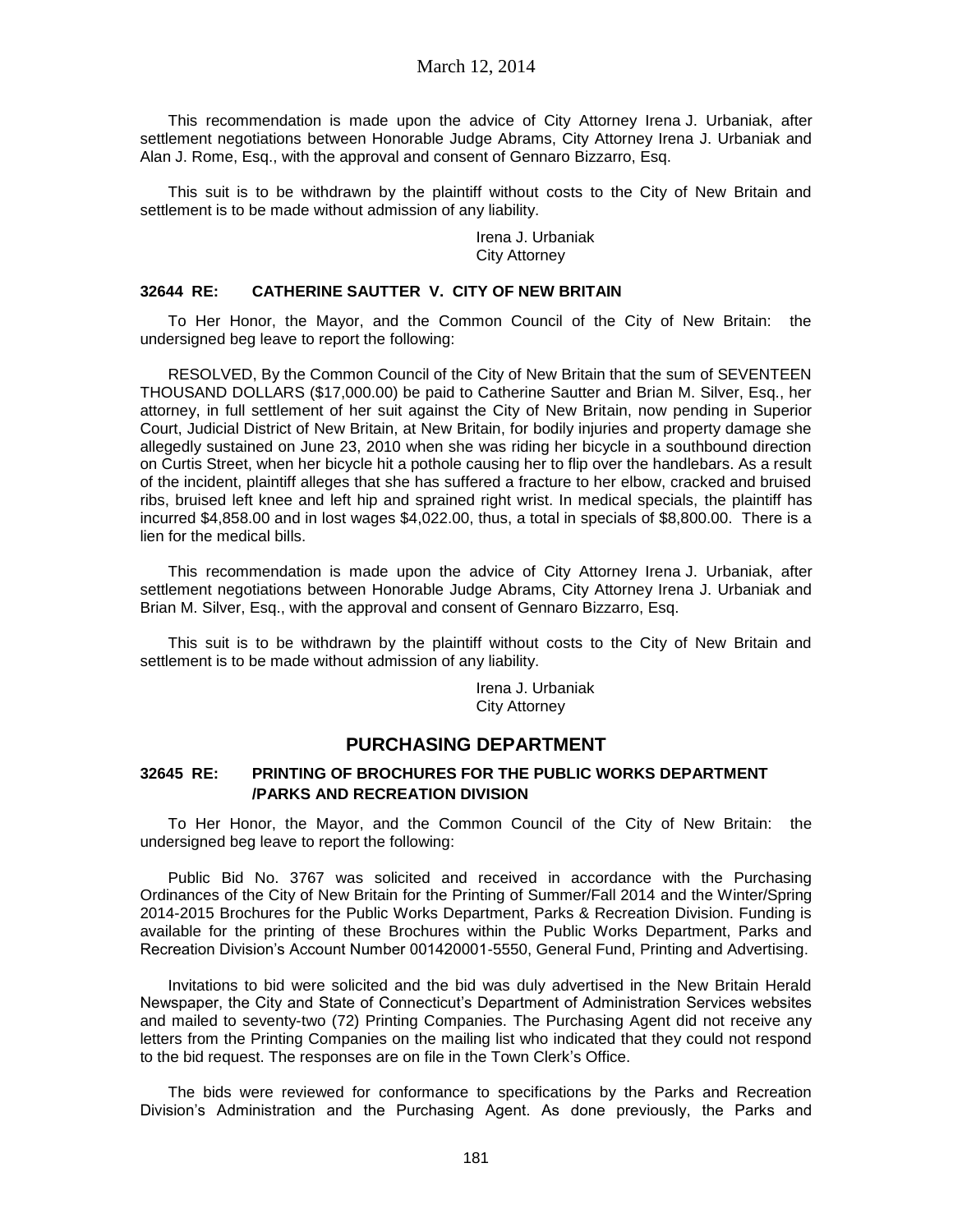Recreation Division Administration would like a brochure that is appealing so more parents look at the brochure and become aware of the programs offered by the City for their children. Therefore the Deputy Director of the Public Works Department is recommending that the bid be awarded to Woodward Printing Services of Platteville, WI, who was the lowest bidder and met all of the bid specifications for the printing of the brochures.

RESOLVED: That the Purchasing Agent is hereby authorized to enter into a contract and issue purchase orders to Woodward Printing Services of Platteville, WI, in the amount of \$2,306.00 for the printing of 10,000 Summer/Fall 2014 Brochures and \$2,306.00 for the printing of 10,000 Winter/Spring 2014-2015 Brochures for the Public Works Department, Parks and Recreation Division per the terms and specifications of Public Bid No. 3767.

> Jack Pieper Purchasing Agent

### **32646 RE: CHEMICALS, FERTILIZERS, GRASSES AND PESTICIDES – PUBLIC WORKS/PARKS AND RECREATION DIV. AND STANLEY GOLF COURSE**

To Her Honor, the Mayor, and the Common Council of the City of New Britain: the undersigned beg leave to report the following:

Public Bid No. 3770 was solicited and received in accordance with the Purchasing Ordinances of the City of New Britain for required purchases of Chemicals, Fertilizers, Grasses and Pesticides for the Public Works Department, Parks and Recreation Division and the Stanley Golf Course. Funding is available for these purchases within the Public Works Department, Parks and Recreation Division's Account Number 001419003-5659, General Fund, Horticulture, Operating Materials and Supplies and the Stanley Golf Course's account number 201420101- 5616, Operational Fund, Fertilizers and Chemicals.

Invitations to bid were solicited and the bid was duly advertised in the New Britain Herald Newspaper, the City and State of Connecticut's Department of Administration Services websites and mailed to twenty-four (24) Chemical, Fertilizer, Grass and Pesticide Companies. The Purchasing Agent did not receive any letters from the Chemical, Fertilizer, Grass and Pesticide Companies on the mailing list indicating they could not provide a response to the bid request. The responses are on file in the Town Clerk's Office.

The bids were reviewed for conformance with specifications by Public Works Department, Parks and Recreation Division's and the Stanley Golf Course's Administration as well as the Purchasing Agent. Considerations in determining the awards were:

- In some instances two awards were made. Patents on the formulations of many previously purchased products have run out, and generic forms have emerged. In those cases, a brand name and a generic product have been chosen. Generics, which do not have a proven track record, will be tested during the season.
- Ties were awarded in accordance with City of New Britain Code of Ordinance section 2-573.
- In some cases it appears that the low bidder was not selected; however, not all bidders submitted responses on the correct unit size. Conversions were made by Golf Course Administration for comparison.
- In some cases Bidders supplied the same prices because they are agents or distributors for the manufacturer of the Chemicals, Fertilizers, Grasses and Pesticides. This will enable the Parks and Recreation Division and the Stanley Golf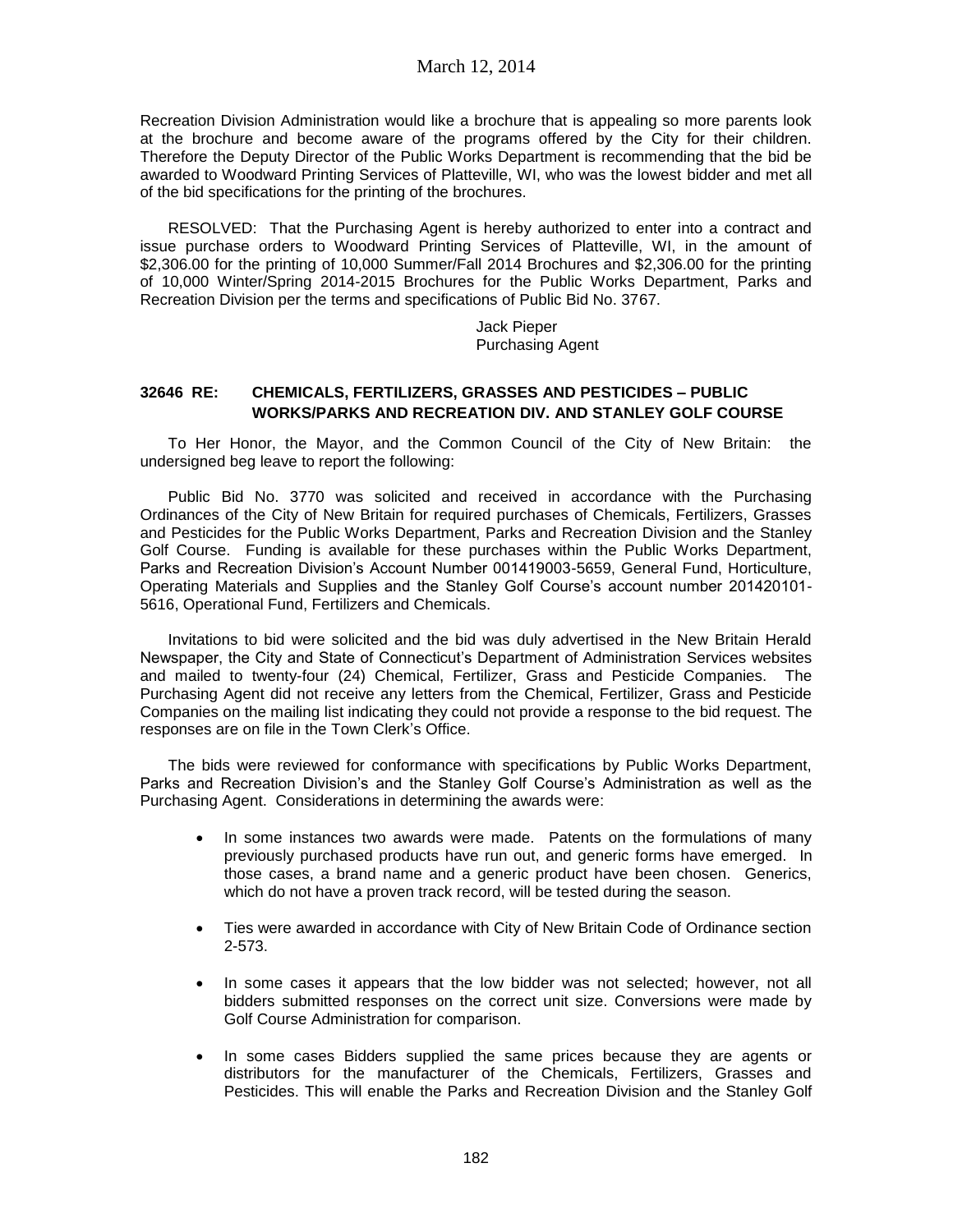Course to obtain the needed items if one of the agents or distributors cannot supply them in a timely manner.

 Three (3) Bidders no longer had sales representatives to handle orders or address product issues or concerns.

Therefore, the Deputy Director of the Public Works Department is recommending that the bid be awarded to following companies, Hart Seed of Wethersfield, CT, Allen Seed of Exeter, RI., D&S of Durham, CT, Harrell LLC of Lakeland, FL., Metro Turf of Brookfield, CT., Fairplay Turf of Exeter, RI., Cardinals, Inc. of Unionville, CT, John Deer Landscapes of Cleveland OH., Winding Brook Turf Farm of Wethersfield, CT., Plant Food Company, Inc. of Cranbury, NJ., and Tuckahoe Turf Farms of Canton, MA.

RESOLVED: That the Purchasing Agent is hereby authorized to issue purchase orders to Hart Seed of Wethersfield, CT, Allen Seed of Exeter, RI., D&S of Durham, CT, Harrell LLC of Lakeland, FL., Metro Turf of Brookfield, CT., Fairplay Turf of Exeter, RI., Cardinals, Inc. of Unionville, CT, John Deer Landscapes of Cleveland OH., Winding Brook Turf Farm of Wethersfield, CT., Plant Food Company, Inc. of Cranbury, NJ., and Tuckahoe Turf Farms of Canton, MA. on an as-needed basis, from March 14, 2014 to March 13, 2015 as per the selected prices highlighted on the attachment as well as the specifications, terms and conditions of Public Bid No. 3770.

> Jack Pieper Purchasing Agent

### **32647 RE: COOPERATIVE PURCHASING – MOTION TRAINER, FITNESS EQUIPMENT FOR PUBLIC WORKS/PARKS & RECREATION DIVISION**

To Her Honor, the Mayor, and the Common Council of the City of New Britain: the undersigned beg leave to report the following:

In accordance with City Code of Ordinances, Chapter 2, Article VIII, Division 1, Section 2-538 (a), a purchase order was requested by the New Britain Public Works Department, Parks and Recreation Division for the following under the State of Connecticut's Cooperative Plan:

| Supplier                               | Item                  | Price<br>_____ |
|----------------------------------------|-----------------------|----------------|
| New England Fitness Distributors, Inc. | <b>Motion Trainer</b> | \$6,220,00     |
| Glastonbury, CT.                       |                       |                |

The New Britain Public Works Department, Parks and Recreation Division requested a purchase order for the purchase of a replacement Motion Trainer utilizing the State of Connecticut's Contract Award #11PSX0029. The Motion Trainer's use is part of the Persons with Disabilities/City Employees freedom fitness room located in the basement of City Hall that is supervised by the Parks and Recreation Division. The fitness room is also used to offer fitness programming through the Recreation Division. The previous unit that was in the fitness room was damaged when a waterline in the boiler room broke and flooded the fitness room. The water from this leak damaged the unit causing it to become inoperable and it could not be fixed. Funding is available for this purchase within the General Liability and Risk Management's account number 704625102-5251, Property Damages, Parks and Recreation.

RESOLVED: That the Purchasing Agent is hereby authorized to issue a purchase order for \$6,220.00 to New England Fitness Distributors, Inc. of Glastonbury, CT., for the purchase of a new Motion Trainer for the Public Works Department, Parks and Recreation Division, utilizing the State of Connecticut's Cooperative Purchasing Plan, Contract Award #11PSX0029.

> Jack Pieper Purchasing Agent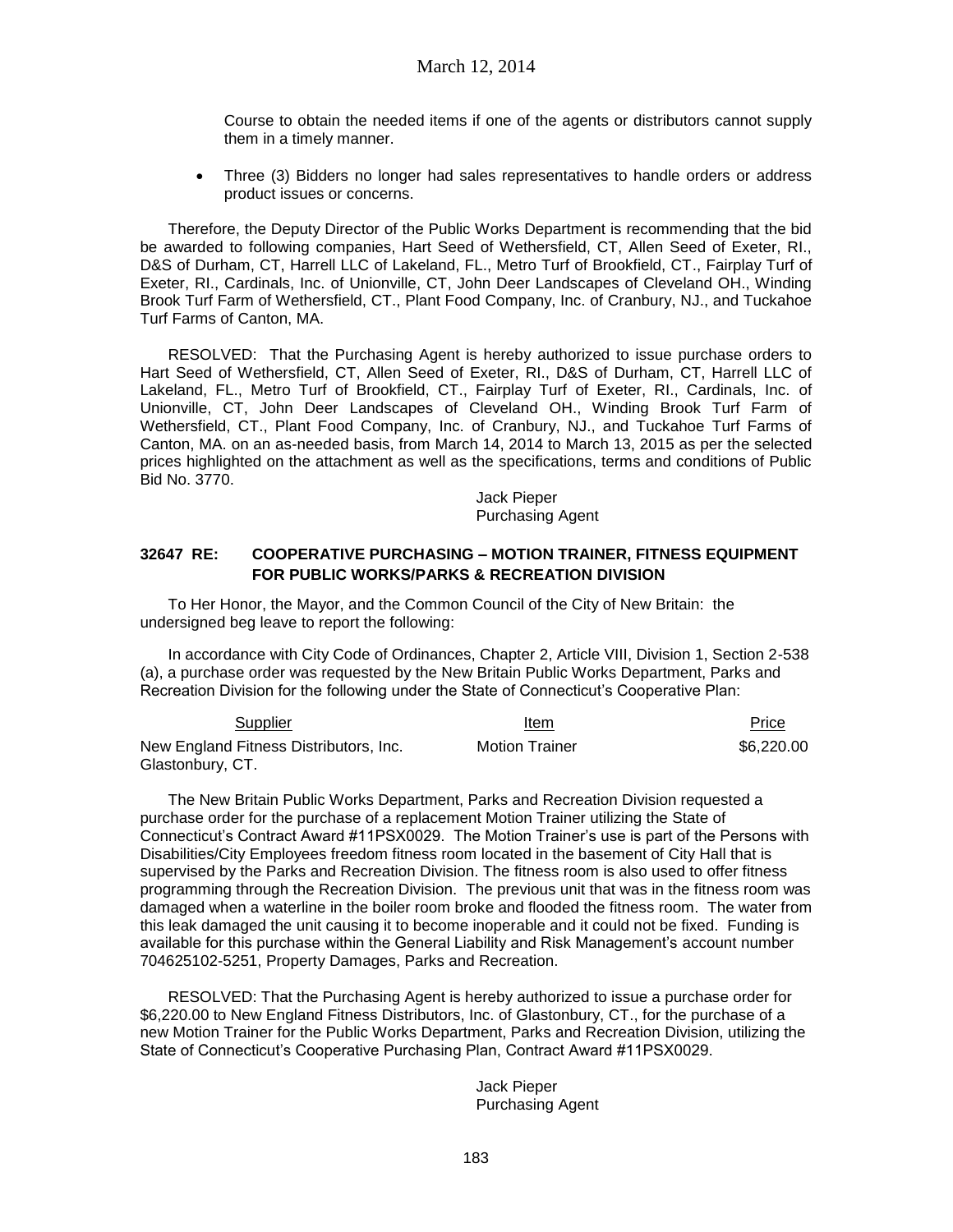# **DEPT. OF PUBLIC WORKS**

### **32601-1 RE: STREET LIGHTING AT THE INTERSECTION OF BROAD STREET AND BOOTH STREET**

To Her Honor, the Mayor, and the Common Council of the City of New Britain: the undersigned beg leave to report the following:

Public Works field staff has determined there is sufficient street lighting at the intersection of Broad Street and Booth Street. There are street lights on all telephone poles in the area.

No further action will be taken.

Mark E. Moriarty, Director Public Works

### **32602-1 RE: REPAIRS TO CATCH BASINS AT THE INTERSECTION OF HIGH STREET AND MYRTLE STREET**

To Her Honor, the Mayor, and the Common Council of the City of New Britain: the undersigned beg leave to report the following:

The catch basins at the intersection of High Street and Myrtle Street regarding corroded rods have been investigated. When the weather breaks the rods will be replaced.

> Kenneth Marzi Superintendent of Water & Sewer

# **CLAIMS COMMITTEE**

### **32648 RE: SETTLEMENT OF CLAIMS**

To Her Honor, the Mayor, and the Common Council of the City of New Britain: the undersigned beg leave to report the following:

The Committee on Administration, Finance and Law and the Standing Claims Subcommittee of the Committee on Administration, Finance and Law at a regular meeting held on Wednesday evening, March 5, 2014, at 6:30 PM in Room 201, City Hall, having held public hearings and made investigations of said claims, respectfully begs leave to recommend the following:

RESOLVED; that Juliette Yudysky and Janic Malec, her attorney, be given leave to withdraw their claim for personal injuries sustained on May 7, 2012.

RESOLVED; that the sum of \$6,563.22 be paid to Joseph Millett of 1699 Meriden Road, Wolcott, Connecticut, in full settlement of his January 24, 2013 claim for repairs to the sewer main located at 1185 West Main Street, New Britain .

> Alderman Carlo Carlozzi, Jr. **Chair**

# **COMMITTEE ON ADMINISTRATION, FINANCE AND LAW**

## **32472-4 RE: PROPOSED AMENDMENT TO THE ORDINANCES SEC. 2-22 TO ALLOW PUBLIC PARTICIPATION DURING ANY REGULARLY SCHEDULED MEETING AND/OR SPECIAL MEETING OF THE COMMON COUNCIL**

To Her Honor, the Mayor, and the Common Council of the City of New Britain: the undersigned beg leave to report the following: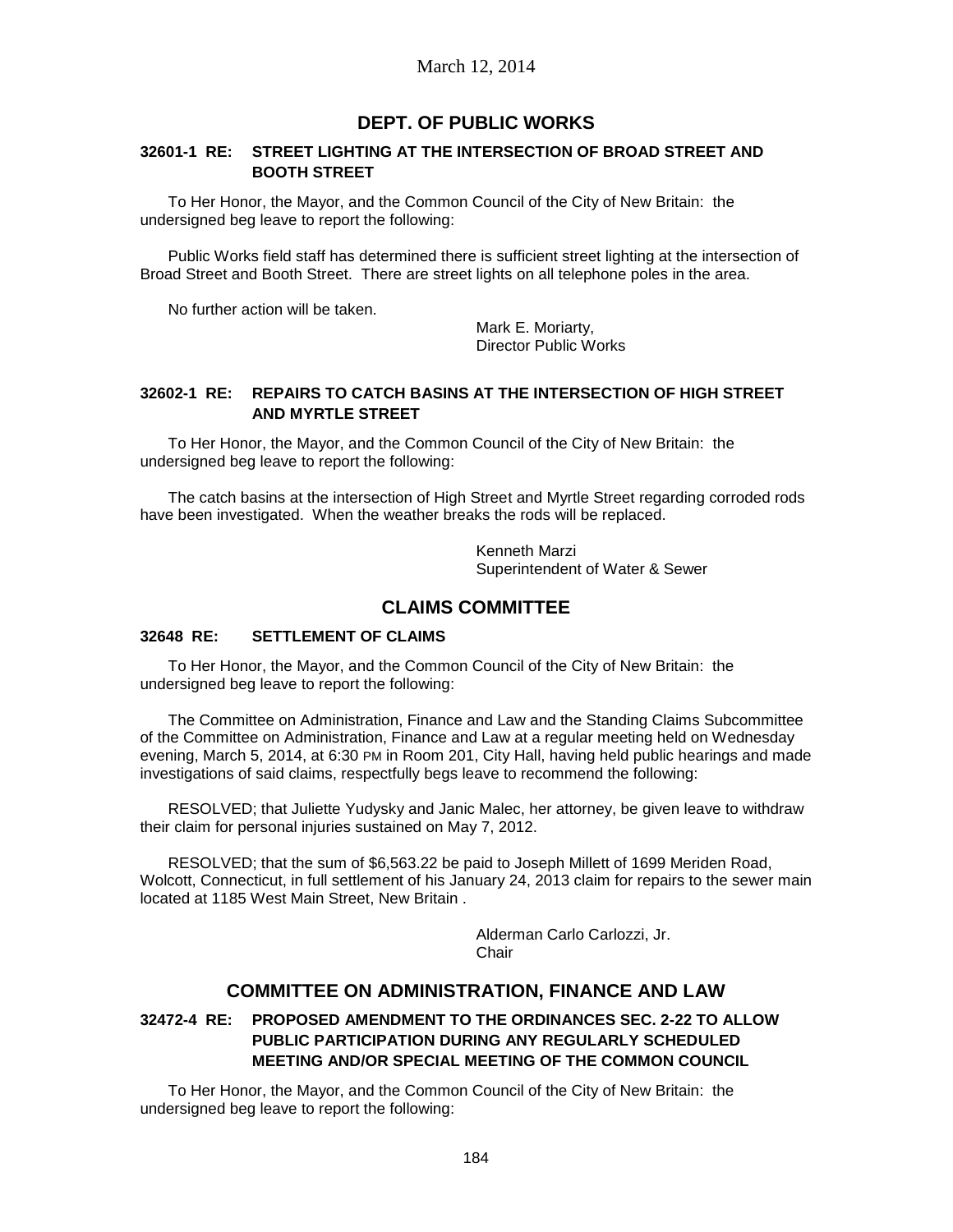The Committee on Administration, Finance and Law at a regular meeting and public hearing held on Wednesday evening, March 5, 2014, at 7:00 PM in the Council Chambers, to which was referred the matter of resolution #32472-3 – Amend Section 2-22 of the Code of Ordinances to allow for public participation during any regularly scheduled meeting and/or special meeting of the Common Council, voted to accept as amended and recommend that the following amended resolution be referred back to the Common Council with a favorable recommendation.

> Alderman Carlo Carlozzi, Jr. **Chair**

# **COMMITTEE ON PLANNING, ZONING AND HOUSING**

## **32631-1 RE: ACQUISITION OF 246 BEAVER STREET FROM THE STATE OF CONNECTICUT DEPARTMENT OF TRANSPORTATION**

To Her Honor, the Mayor, and the Common Council of the City of New Britain: the undersigned beg leave to report the following:

The Committee on Planning, Zoning and Housing held a regular meeting and public hearing on Tuesday, March 4, 2014, at 7:00 PM in the Council Chambers to which was referred the matter of item #32631 - Acquisition of 246 Beaver Street from the State of Connecticut Department of Transportation, and voted to accept and recommend that the following resolution be referred back to the Common Council with a favorable recommendation.

> Alderman Michael Trueworthy Council President

# **REPORTS OF BOARDS, COMMISSIONS, DEPARTMENTS AND LEGISLATIVE COMMITTEES**

# **CITY PLAN COMMISSION**

### **32613-1 RE: CERTIFICATE OF LOCATION APPROVAL-MOTOR VEHICLE GENERAL REPAIRER'S LICENSE AT 62C ST. CLAIR AVE. – ART AUTO SERVICE, LLC**

To Her Honor, the Mayor, and the Common Council of the City of New Britain: the undersigned beg leave to report the following:

| APPLICANT: | Art Auto Service, LLC  |
|------------|------------------------|
| ADDRESS:   | 62C St. Clair Avenue   |
| ZONE:      | I-2 (General Industry) |

The City Plan Commission, at its regular meeting held on March 3, 2014, voted 7 to 0, to recommend that this certificate of location approval be granted:

BACKGROUND: The applicant is requesting the granting of a certificate of location approval to allow a State general repairer's license, in accordance with Sections 14-54 of the Connecticut General Statutes. The subject location is in a complex of small industrial buildings on the north side of St. Clair Avenue, near East Street. The area is zoned I-2, General Industry, which permits auto repairers by right. This application is to allow auto repairs, only; the current lease area does not include enough parking for auto sales.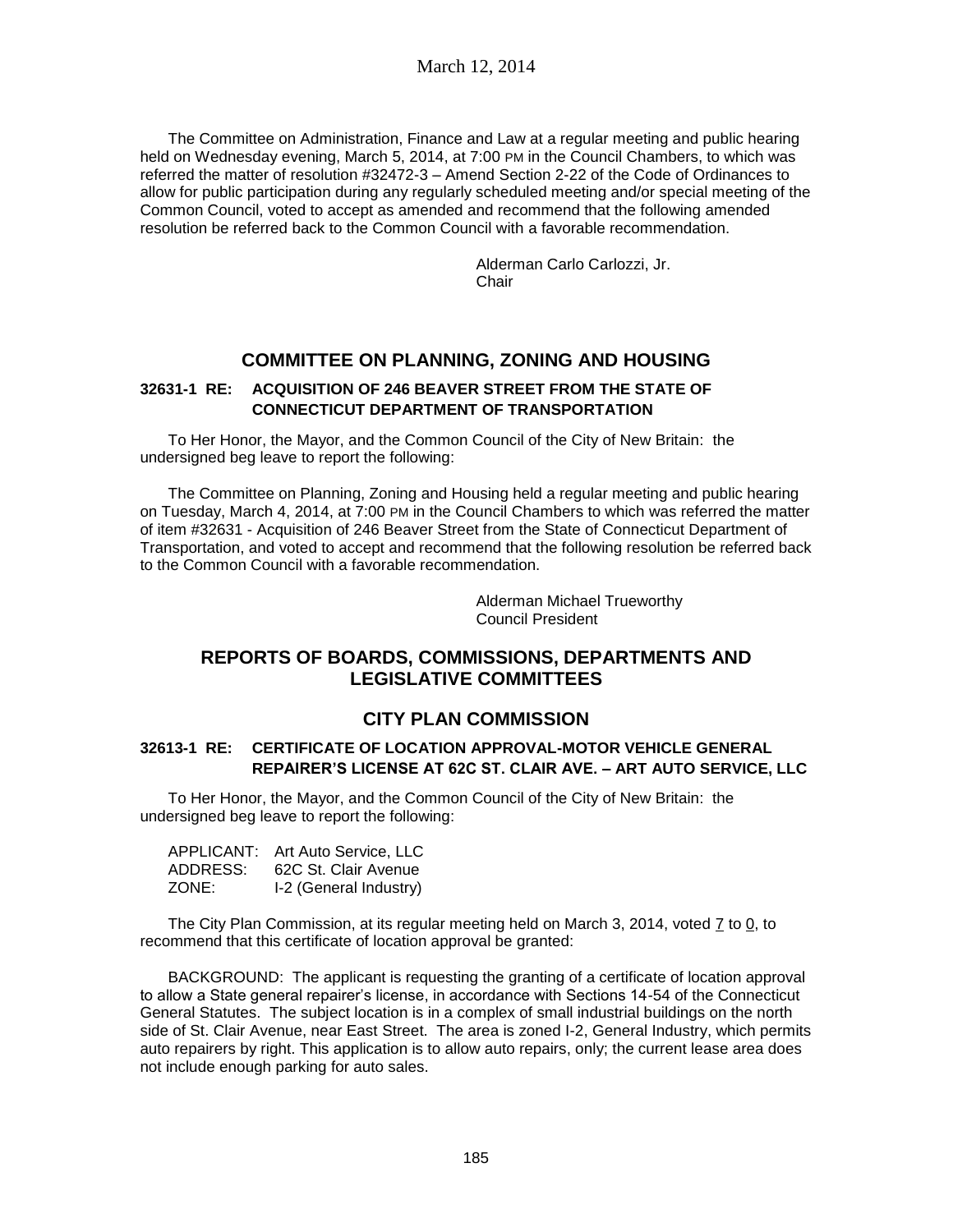FINDINGS: The applicant's plans show the proposed business occupying a small portion of one of the rear, interior buildings near the back corner of this seven (7) building complex. The applicant's space would be a single-garage bay with a total floor area of approximately 1,200 square feet, consisting primarily of the work space and a small office area and lavatory. The submitted plan shows the required five (5) parking spaces, including the required handicapped space, located along the front of the building. There is also some undesignated, shared parking available in the central portion of the property.

Other portions of this site have been licensed for auto repair in the past; at least two are currently active. The front location at 66C St. Clair Avenue was the site of a former used car dealer's license, which was granted location approval in February 1998 (ZBA Application #3776) and later licensed as a repairer's only location. Another rear building location at 52 St. Clair Avenue is a used auto dealer repairer location (ZBA location approval #4224 granted in December 2004.) Other parts of this property house a variety of other small businesses including machine shops, a contractor's yard and a small warehouse storage.

CONCLUSION: The I-2 zone allows auto repairers by right, and this property has at least two (2) other licensed repairer businesses currently active. As depicted in the submitted site plan, this site appears to be adequately suited to the applicant's small auto repair operation. This would, by necessity, be a very limited operation, drawing very little traffic and having minimal impact to the character of the site or to the other businesses here.

RECOMMENDATION: The City Plan Commission has reviewed the submitted plan and has no objections to the granting of a certificate of location approval for this location, limited exclusively to auto repairs, as shown in the submitted site plan.

> Louis G. Amodio, Chairman City Plan Commission

Ald. Trueworthy moved to accept and refer to the Committee on Planning, Zoning & Housing, seconded by Ald. Bielinski. So voted. Approved March 13, 2014 by Mayor Erin E. Stewart.

# **COMMITTEE ON PLANNING, ZONING AND HOUSING**

## **31989-7 RE: PROPOSED AMENDMENT TO THE ORDINANCES TO SEC. 14-400 THROUGH 14-406 CONCERNING LICENSURE FOR RESIDENTIAL RENTAL PROPERTY BUSINESSES**

To Her Honor, the Mayor, and the Common Council of the City of New Britain: the undersigned beg leave to report the following:

The Committee on Planning, Zoning and Housing held a regular meeting and public hearing on Tuesday, March 4, 2014, at 7:00 PM in the Council Chambers to which was referred the matter of item #31989 - Code of Ordinances be amended by deleting Article XIX, Sections 14-400 through 14-406, concerning licensure for residential rental property businesses, voted to accept and recommend that the following be referred back to the Common Council with a favorable recommendation.

> Alderman Michael Trueworthy Council President

Ald. Bielinski moved to accept and adopt, seconded by Ald. Trueworthy. So voted. Approved March 13, 2014 by Mayor Erin E. Stewart.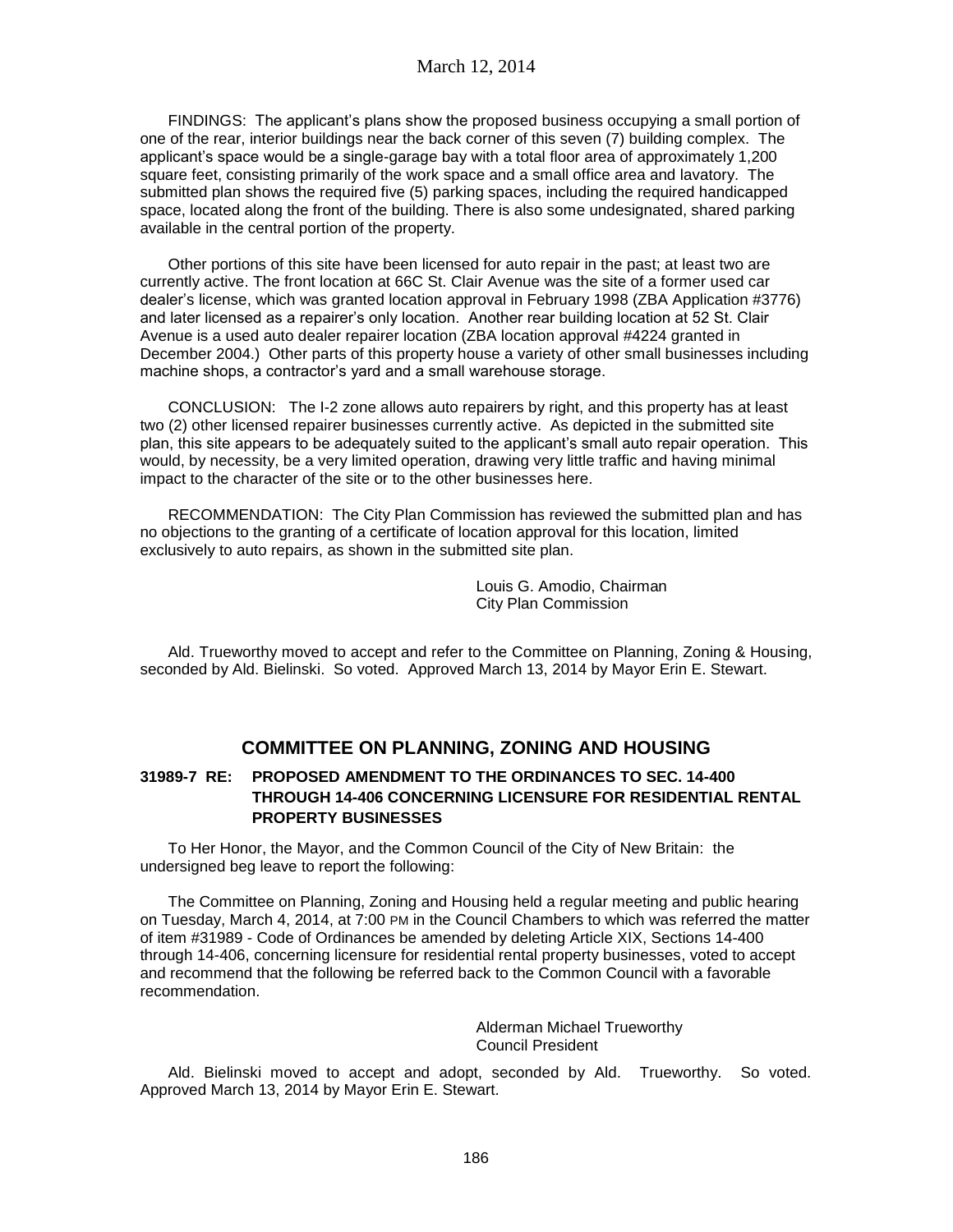March 12, 2014

# **NEW BUSINESS**

# **RESOLUTIONS**

### **32657 RE: AGREEMENT AUTHORIZATION – CELLULAR RADIO AND SHELTERING FACILITIES AT THE ELAM STREET WATER TANK**

To Her Honor, the Mayor, and the Common Council of the City of New Britain: the undersigned beg leave to recommend the adoption of the following:

WHEREAS, The Public Safety Telecommunications Department in conjunction with the Utility Division of the Public Works Department developed a radio tower site adjacent to the Elam Street Water Tank as part of the City's communications improvement project; and

WHEREAS, The Elam Street facility was developed with the capacity to host cellular carriers; and

WHEREAS, AT&T has submitted a lease proposal to the City to install antennas and an equipment shelter on the Elam Street Tank and property; and

WHEREAS, Based on preliminary analysis, the lease proposal will provide \$36,000 in rent to the City on annual basis; and

WHEREAS, The Public Safety Telecommunications Department has also negotiated annual escalation increases of 3% and an initial term of five years, renewable in five year increments; and

WHEREAS, The revenues from this lease over a twenty year period will pay the entire cost, including bonding associated with the development of the municipal radio site facilities at Elam Street, Stanley Golf Course, and atop Police Headquarters.

NOW, THEREFORE BE IT RESOLVED that the City of New Britain Common Council does hereby authorize Mayor Erin E. Stewart to sign all necessary agreements and take all necessary actions to move this development forward.  $\div$ and

BE IT FURTHER RESOLVED that the Finance Director is hereby directed to create a Special Revenue Account for the purposes of accounting for cellular site lease revenues on municipal property; and

BE IT FURTHER RESOLVED that no funds from this Special Revenue Account may be allocated to any expenses other than the routine and direct maintenance and operation of the facilities and then only via an approved budget authorization presented by the Mayor and approved by the City Council.

> Alderwoman Suzanne Bielinski Adlerman Adam Platosz

Ald. Bielinski moved to accept and adopt, seconded by Ald. Giantonio. Ald. Bielinski moved to amend by striking the last two paragraphs, seconded by Ald. Giantonio. So voted. RESOLUTION ADOPTED AS AMENDED. Approved March 13, 2014 by Mayor Erin E. Stewart.

# **RESOLUTIONS BACK FROM COMMITTEE**

# **32472-5 RE: AMENDMENT TO THE ORDINANCES TO ALLOW PUBLIC PARTICIPATION DURING COMMON COUNCIL MEETINGS**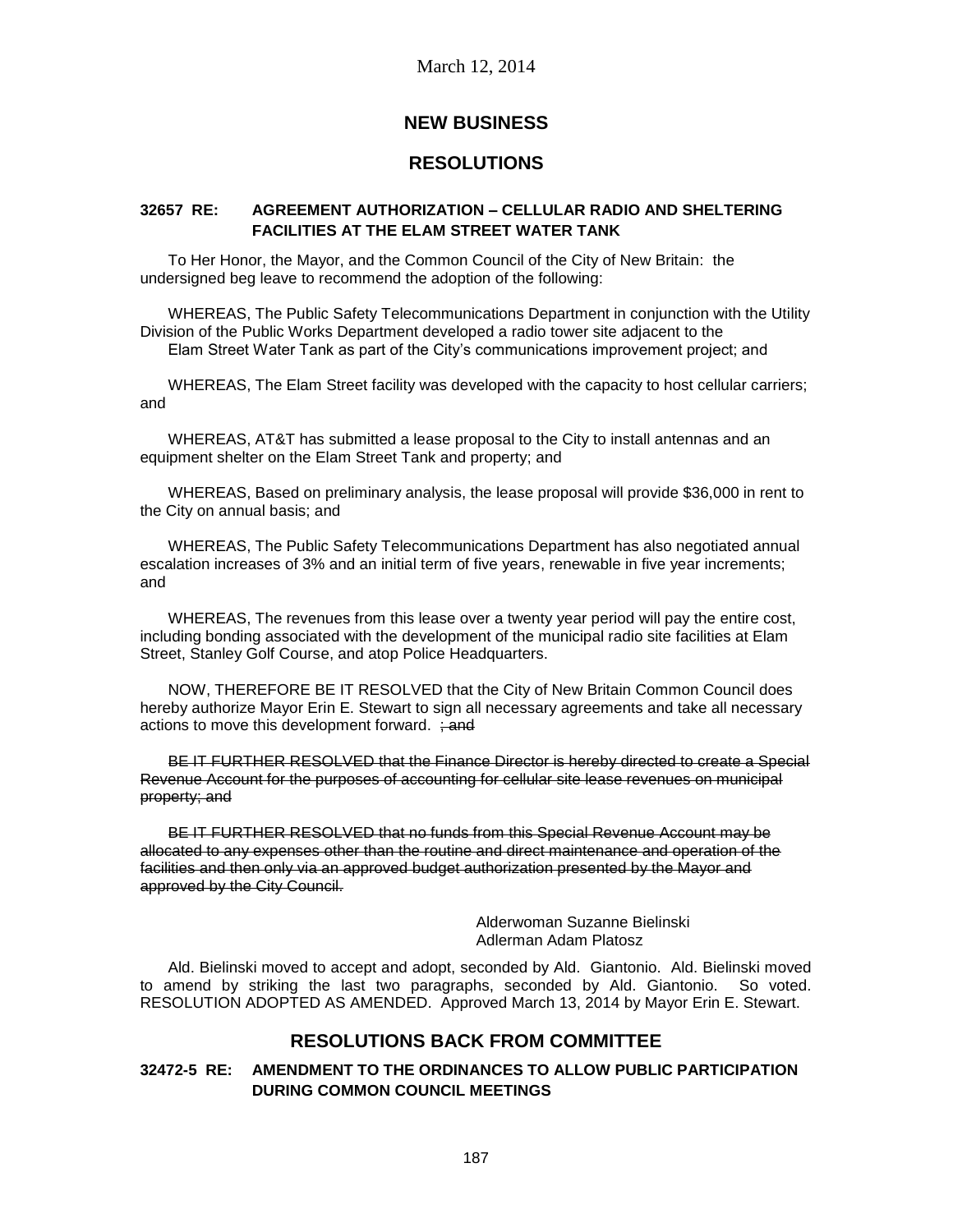## March 12, 2014

PURPOSE: To amend Section 2-22 of the Code of Ordinances to allow for public participation during any regularly scheduled meeting and/or special meeting of the Common Council.

To Her Honor, the Mayor, and the Common Council of the City of New Britain: the undersigned beg leave to recommend the adoption of the following:

BE IT ORDAINED BY THE COMMON COUNCIL OF THE CITY OF NEW BRITAIN that Section 2-22 of the Code of Ordinances, City of New Britain, be amended to read as follows (inserted text appears in underline; deleted text appears in strikethrough; new sections begin with the word [new]):

Sec. 2-22. Public Participation Sessions- and Conduct During Council Meetings.

- a. There shall be public participation sessions held prior to each Special and Regular regularly scheduled Common Council meeting commencing at the posted start time of a Special Meeting and 7:00 p.m. for a Regular Meeting. from commencing at 7:00 p.m. to 7:30 p.m., and for thirty minutes prior to each special common council meeting During public participation sessions, at which time members of the public shall be afforded the opportunity to address the members of the Common Council on any matters concerning the operations of city government as well as on matters on the agenda of the meeting. All The Presiding Officer shall call three times for any additional speakers prior to closing any public participation session. Public Participation sessions shall last until the last member of the public has been afforded the opportunity to address members of the Common Council. Public comment shall be limited to no less than 3 minutes per speaker, per meeting.
- b. Such sessions Council Meetings, Special or Regular, must be attended by the respective department heads, or their designee, who will respond to any questions by members of the body concerning the operation of their respective department. Individuals who insist on making slanderous remarks, in engaging in or behaving in a disruptive, disorderly or discourteous manner will not be allowed to continue in attendance at such a meeting. If such behavior cannot be contained, the meeting for that date will be terminated. No placards, slogans or banners shall be allowed into the council chambers at such a meeting or public participation session.

(Code 1970, § 2-9(a); Ord. of 4-82; Ord. of 5-96; Ord. of 5-98; Ord. of 5-00)

Alderman Carlo Carlozzi, Jr. Alderman Jamie Giantonio Alderman Willie Pabon Alderman Emmanuel Sanchez

Ald. Giantonio moved to accept and adopt, seconded by Ald. Carlozzi. So voted. Approved March 13, 2014 by Mayor Erin E. Stewart.

## **31989-8 RE: AMENDMENT TO THE ORDINANCES TO DELETE SEC. 14-400 THROUGH 14-406 CONCERNING LICENSURE FOR RESIDENTIAL RENTAL PROPERTY BUSINESSES**

To Her Honor, the Mayor, and the Common Council of the City of New Britain: the undersigned beg leave to recommend the adoption of the following:

Resolution Summary: PURPOSE: To delete Article XIX Sections 14-400 through 14-406 of the New Britain Code of Ordinances.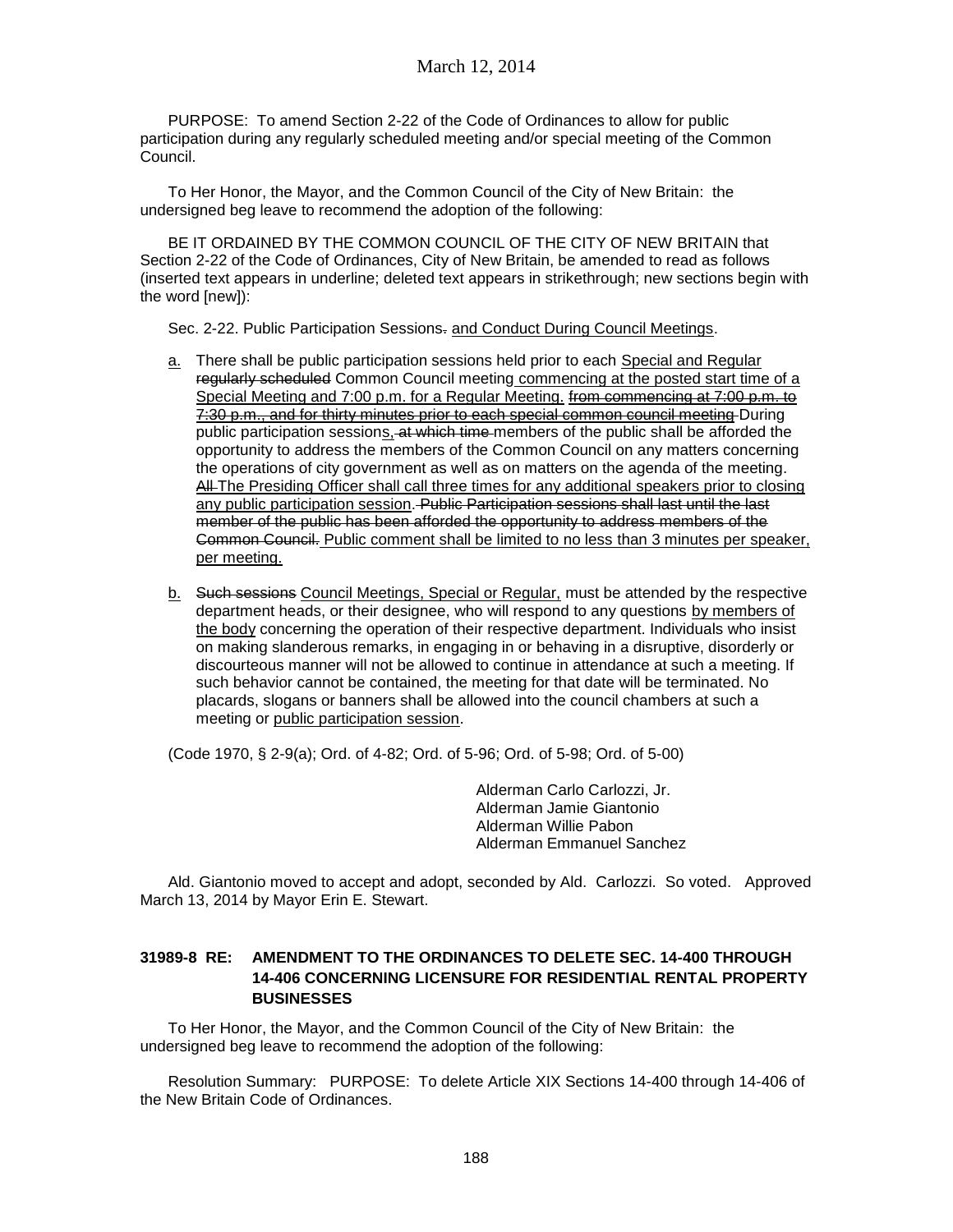BE IT ORDAINED BY THE COMMON COUNCIL OF THE CITY OF NEW BRITAIN that Article XIX, Chapter 14 of the Code of Ordinances, City of New Britain, concerning licensure of residential property businesses be amended to read as follows (inserted text appears in underline; deleted text appears in strikethrough; new sections begin with the word [new]):

#### ARTICLE XIX. LICENSE FOR RESIDENTIAL RENTAL REAL PROPERTY

#### Sec. 14-400. Purposes.

(a) This article is enacted pursuant to the authority granted to the City of New Britain by section 7- 148(c)(7) of the General Statutes. The City of New Britain is committed to protecting the safety, health and welfare of its residents and to eliminate housing blight. In order to implement its authority granted by the Connecticut General Statutes, the City of New Britain hereby adopts this article to insure that housing within the city is decent, safe, sanitary and in good repair in compliance with the same or substantially the same standards that apply to property regulated by the U.S. Department of Housing and Urban Development ("HUD"). Property owners of dwelling units described in this article must maintain such dwelling units in a manner that meets the HUD physical condition standards in order to be considered decent, safe, sanitary and in good repair. These standards address the major areas of the multi-family housing safety.

(b) This article is not intended to apply to:

(1) A natural person or persons that are renting or leasing a residential rental property which:

 a. Is his or her primary residence (including owner-occupants who own the home through a limited liability corporation);

Was his or her primary residence within the previous two  $(2)$  years, if he or she remains a resident of New Britain;

c. He or she inherited from his or her deceased parent(s) within the previous (2) years, if he or she remains a resident of New Britain; or

d. Is occupied only by tenants who are blood relatives.

(2) A non-profit organization which primarily provides recreational and youth services and does not maintain an ownership Interest in a building that is primarily utilized for the renting or leasing of dwelling units.

(3) An organization which operates a shelter for victims of domestic abuse and does not maintain an ownership Interest in a building that is primarily utilized for the renting or leasing of dwelling units.

Sec. 14-401. Definitions.

For the purposes of this article, the following definitions shall apply:

*Applicant* shall mean a person seeking or required to be licensed or have a license renewed under this section.

*Dwelling* shall mean any building located in the city, which is wholly or partly used or intended to be used for living or sleeping by human occupants. For purposes of this article, the term shall be synonymous with "residential rental property."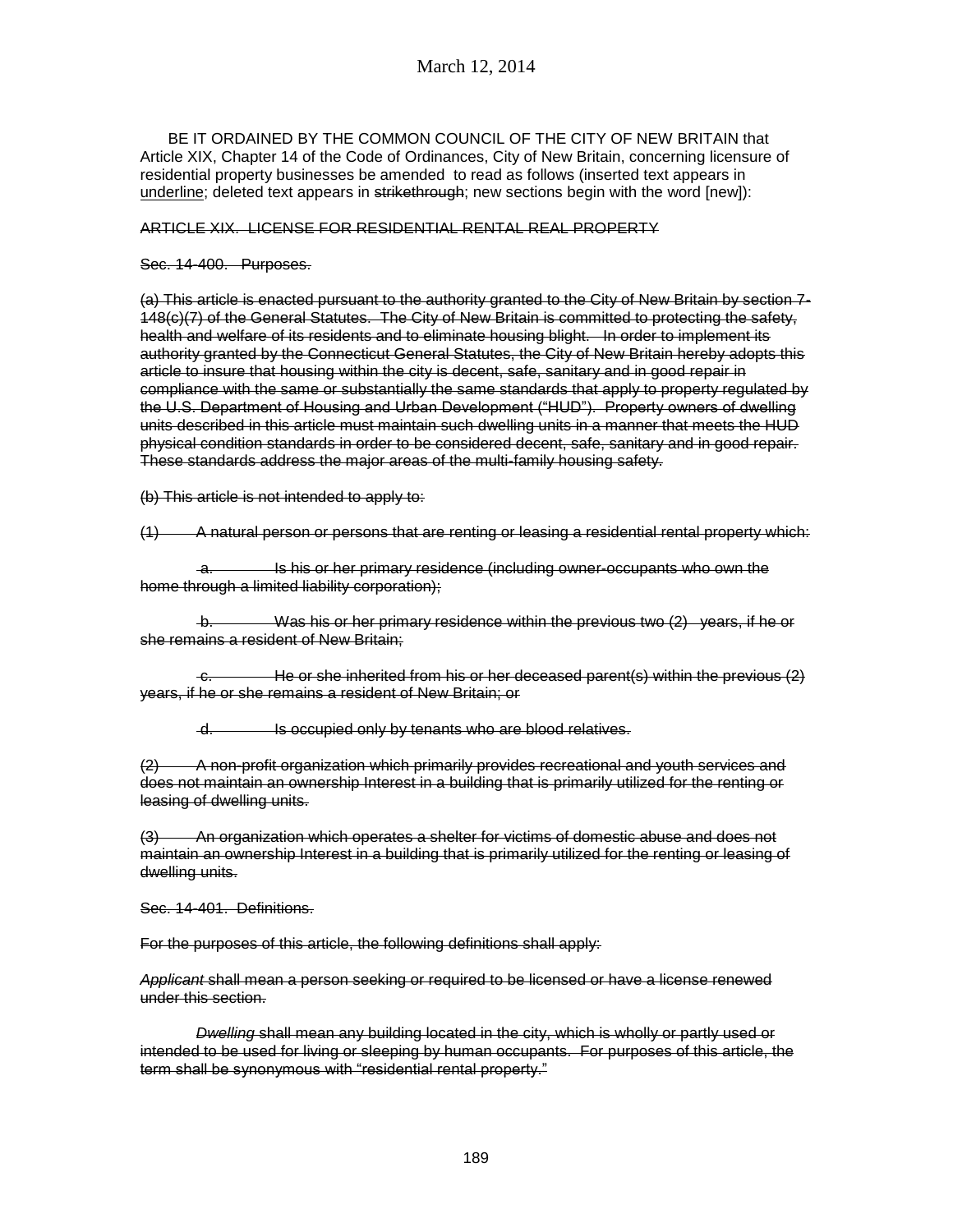*Dwelling Unit* shall mean any room or group of rooms located within a dwelling, and forming a single habitable unit with facilities which are used or intended to be used for living, sleeping, cooking and eating.

*Hearing Officer* shall mean one or more citation hearing officers, other than police officers or employees of the licenses and inspections division of the community services department appointed by the mayor to conduct the hearings authorized by this Article.

*License* shall mean a residential rental property business license issued and maintained according to the requirements of this section.

*Owner* shall mean any person holding an ownership interest in a property.

*Ownership interest* shall mean any or all of the following categories of ownership in any corporation, limited liability company, trust, partnership, incorporated or unincorporated association or other legal entity:

(1) Ownership of twenty-five (25) percent or more of a corporation;

(2) Ownership of a twenty-five (25) percent or greater interest in a limited liability company;

(3) Rights of a beneficial interest of a twenty-five (25) percent or more of a trust;

(4) Ownership as a partner in a partnership;

(5) Ownership or control of a twenty-five (25) percent or greater interest in a unincorporated association or other legal entity; or

(6) Holding a position as a director or officer of any corporation.

*Person* shall mean and includes any natural person, corporation, limited liability company, trust, partnership, incorporated or unincorporated association, and any other legal entity.

*Property Owner* shall mean any person who:

(1) Holds legal title to any residential rental property, dwelling or dwelling unit; or

(2) Has charge, care, or control of any residential rental property, dwelling or dwelling unit as an executor, executrix, administrator, administratrix, trustee, conservator, guardian, or general agent of the legal title holder.

*Residential rental property* shall mean any building or structure containing apartments or other space for human dwelling, regardless of whether such apartments or space are occupied. Residential rental property shall refer only to buildings within the city.

*Residential rental property* trade shall mean the trade or business of owning and renting or leasing residential rental properties.

*Residential rental property business* shall mean any person, organization or corporation of any kind engaged in the residential rental property trade.

In all references in this article to any "applicant," "hearing officer," "person" or "property owner", the use of any particular gender or the plural or singular number is intended to include the appropriate gender or number as circumstances may require.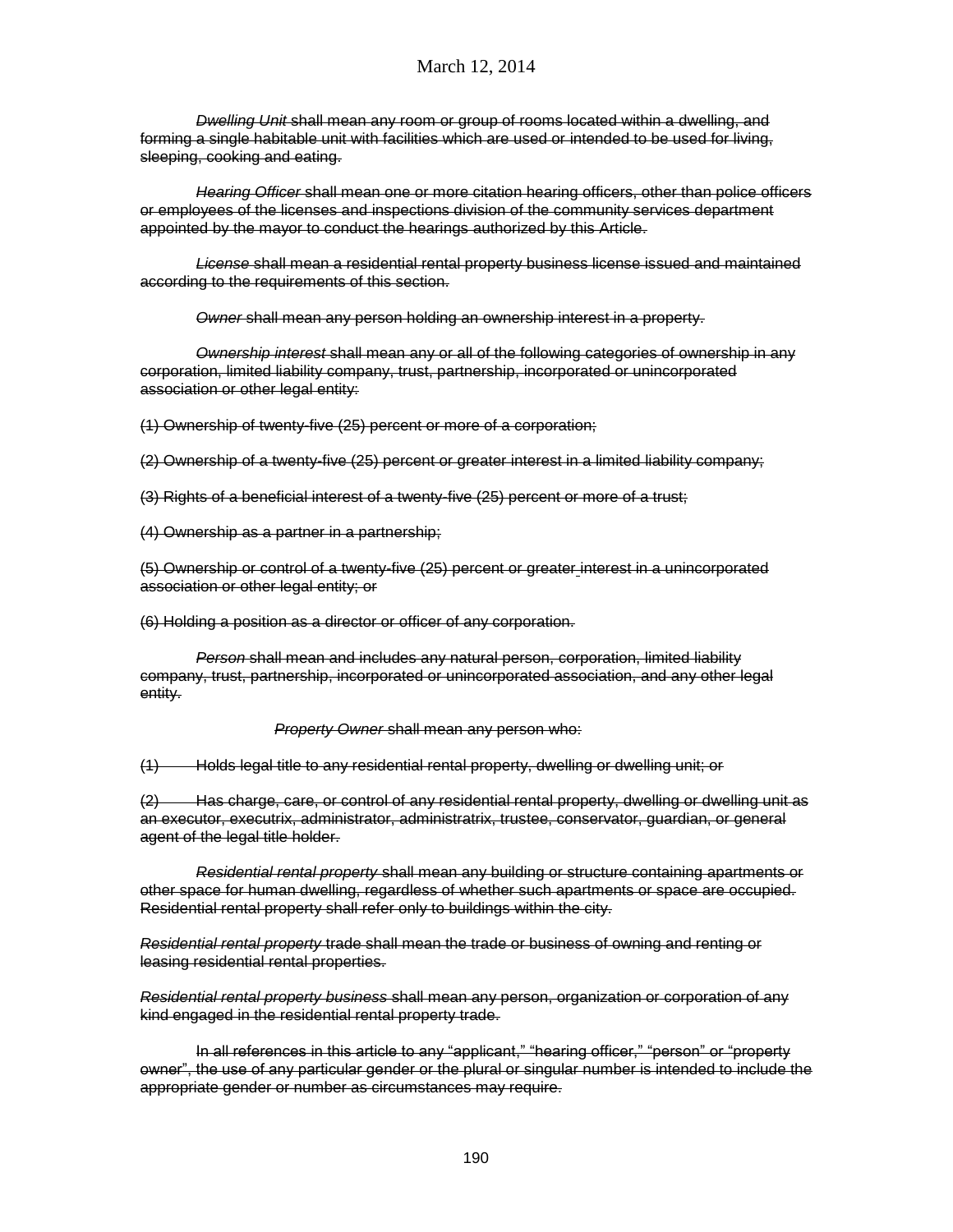Sec. 14-402. License required.

(a) After April 1, 2013, it shall be unlawful for any property owner to engage in the residential rental property trade in the city without a valid license obtained and maintained in accordance with this section.

(b) The licenses and inspections division of the community services department shall promulgate all of the necessary forms and policies to accept applications for, to issue and to revoke all licenses. The licenses and inspections division of the community services department shall determine the eligibility for licensure pursuant to this section and shall issue all licenses and renewals of the same. Any applicant aggrieved by a decision under this section may appeal said decision within thirty (30) days after notice of such decision is sent by informing the licenses and inspections division of the community services department, in writing, that applicant desires to appeal. Upon receipt of said appeal, the said division shall inform the chair of the housing board of appeals, who shall call a meeting of said board to hear said appeal. The housing board of appeals shall have the power to alter the determination of the licenses and inspections division of the community services department if it finds that the facts do not support the decision. Any license issued or renewed under order from the housing board of appeals shall include, in the text of the license, such caveats, restrictions and requirements as said board shall deem necessary and appropriate.

(c) To maintain a license, a person, must:

(1) Not have an ownership Interest in any property in the city classified as a blighted premises according to the Code of Ordinances with blighting conditions that have remained unremedied for more than six months.

(2) Not have an ownership interest in any properties in the city with building, housing, health or fire code violations that have remained unremedied for more than six months.

(3) Not have an ownership interest in any residential properties left abandoned for more than one year.

(4) Disclose, to the licenses and inspections division of the community services department, all properties in the city he owns or in which he possesses an ownership interest.

(5) Disclose to the licenses and inspections division of the community services department the names and addresses of all its owners.

(6) Not have any owners who are ineligible for a residential property business license.

(7) Comply with such other requirements as the licenses and inspections division of the community services department or the housing board of appeals shall provide, in writing, in the text of the license or license renewal.

(8) Fully and truthfully answer all questions contained on any interrogatories sent by the licenses and inspections division of the community services department within thirty (30) days from the date they are issued.

(d) Each License shall be issued or renewed for a term of one (1) year, subject to the power of the city to revoke for cause. No license shall be issued or renewed until the applicant has paid a fee on a per unit basis calculated as follow:

(1) Fifty dollars (\$50.00) per unit for the first three (3) dwelling units; plus

(2) Forty dollars (\$40.00) per unit for the next ten (10) dwelling units; plus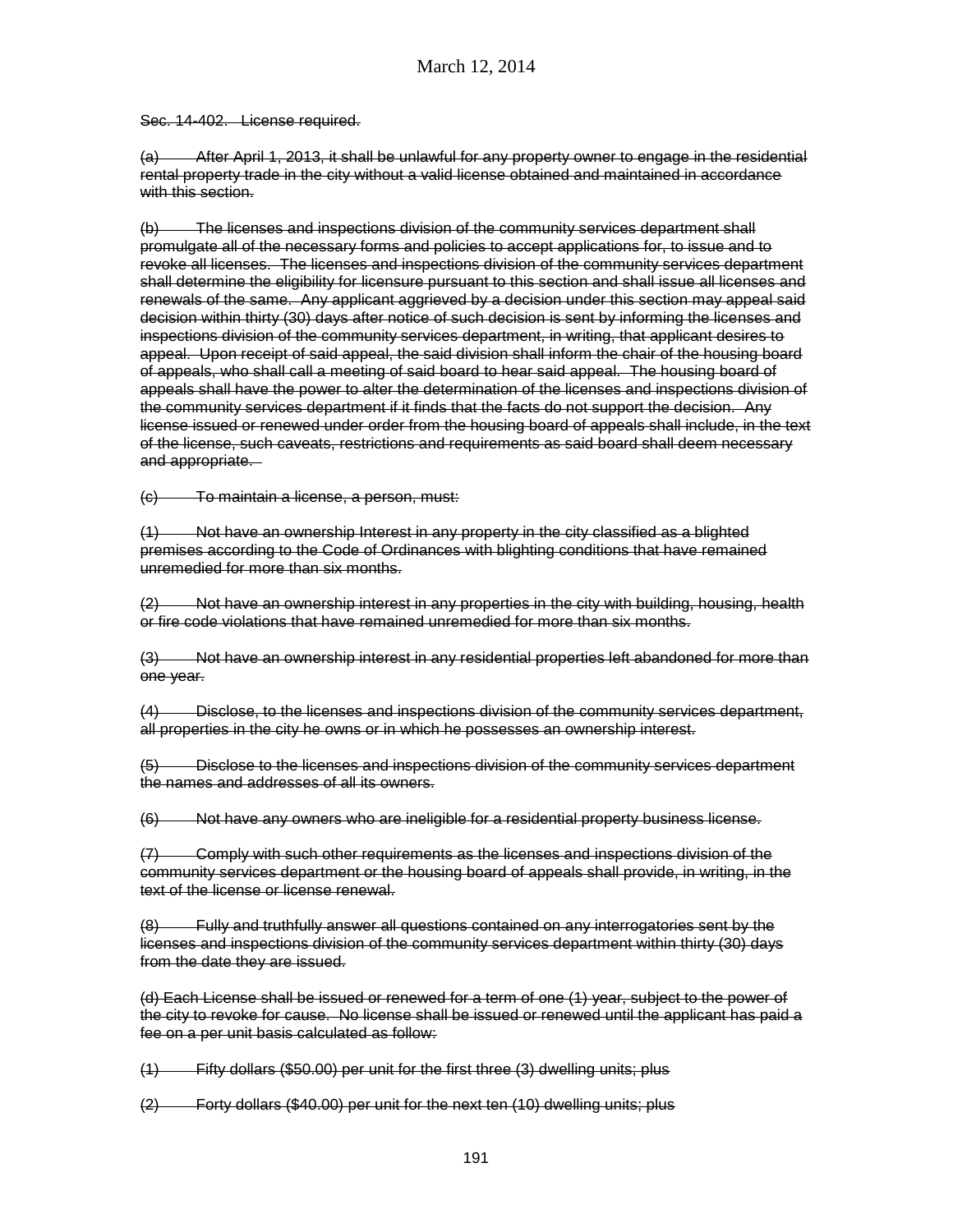(3) Thirty-five dollars (\$35.00) per unit for each additional dwelling unit up to a maximum fee of twelve thousand dollars (\$12,000.00) per property owner.

 (e) Any dwelling unit subject to a mandatory annual inspection under the terms of 24 CFR Part 5, Subpart G, and 24 CFR Part 200 or other applicable regulations promulgated by the U.S. Department of Housing and Urban Development ("HUD") shall not be included in the calculation of an application fee set forth in subsection(d) of this section provided the applicant shall submit with his application a copy of a HUD inspection report issued within the past three hundred and sixty- five (365) days that certifies that the dwelling unit is in compliance with all applicable HUD standards and inspection protocols.

 (f) If any property owner fails to conform to the requirements of subsection (c) of this section during the term of the license, the licenses and inspections division may revoke the license. Such license shall be deemed revoked when the licenses and inspections division mails notice to a property owner that said license is revoked and specifying the reasons for said revocation. If the property owner informs the licenses and inspections division, in writing, within thirty (30) days of the issuance of the notice that the property owner desires to appeal the revocation of its license, the licenses and inspection division shall inform the chair of the housing board of appeals, who shall call a meeting of the board to hear the property owner's appeal. The housing board of appeals shall have the power to alter the determination of the licenses and inspections division if it finds that the facts do not support a revocation of the license or the board may suspend the revocation upon such conditions as it may determine. If the property owner requests an appeal, it shall not incur any fines under this article until the appeal is determined by the housing board of appeals. Any person whose license has been revoked according to this section shall be deemed to not be licensed pursuant to this section.

#### Sec. 14-403. Inspections.

 (a) The city is authorized and directed to make periodic inspections of dwelling units leased or rented in the course of the residential rental property trade to ensure compliance with the Code of Ordinances. The city may randomly select dwelling units for inspections or select dwelling units in response to complaints of violations of the Code of Ordinances. The city may conduct as many inspections, in its discretion, as the time and resources of the city may permit, but in no event shall any dwelling unit be randomly selected for an initial inspection more than once per calendar year.

 (b) All inspections will be performed according to standards and procedures to be established by the city. The city shall provide a property owner with no less than ten (10) days' notice prior to an inspection. The property owner or his agent must provide any tenants residing in a dwelling unit with at least seven (7) days' notice of the inspection. The city will provide the property owner with consent forms for each dwelling unit subject to inspection. If a tenant objects to such inspection, the city must obtain an administrative warrant from the Connecticut Superior Court prior to conducting an inspection.

(c) If a dwelling unit passes inspection, the city will promptly notify the property owner of the results in writing. If the city finds any defects during the inspection, the city will provide the property owner with written notice of such defects. If no life threatening health and safety defect is found, the property owner will be given thirty (30) days to repair the defect and provide the city with: (1) written confirmation that he has remedied all defects; and (2) a one hundred fifty dollar (\$150.00) fee for the city's re-inspection of the dwelling unit. After the city receives both written confirmation that the property owner has repaired the defects at issue and the re-inspection fee, it will re-inspect the dwelling unit. If the property owner fails to provide the city with written confirmation that he has remedied all defects within thirty (30) days and a one hundred fifty dollar (\$150.00) re-inspection fee, or if the city finds that the defect has not been remedied upon its reinspection of the dwelling unit, the property owner's license will be immediately revoked.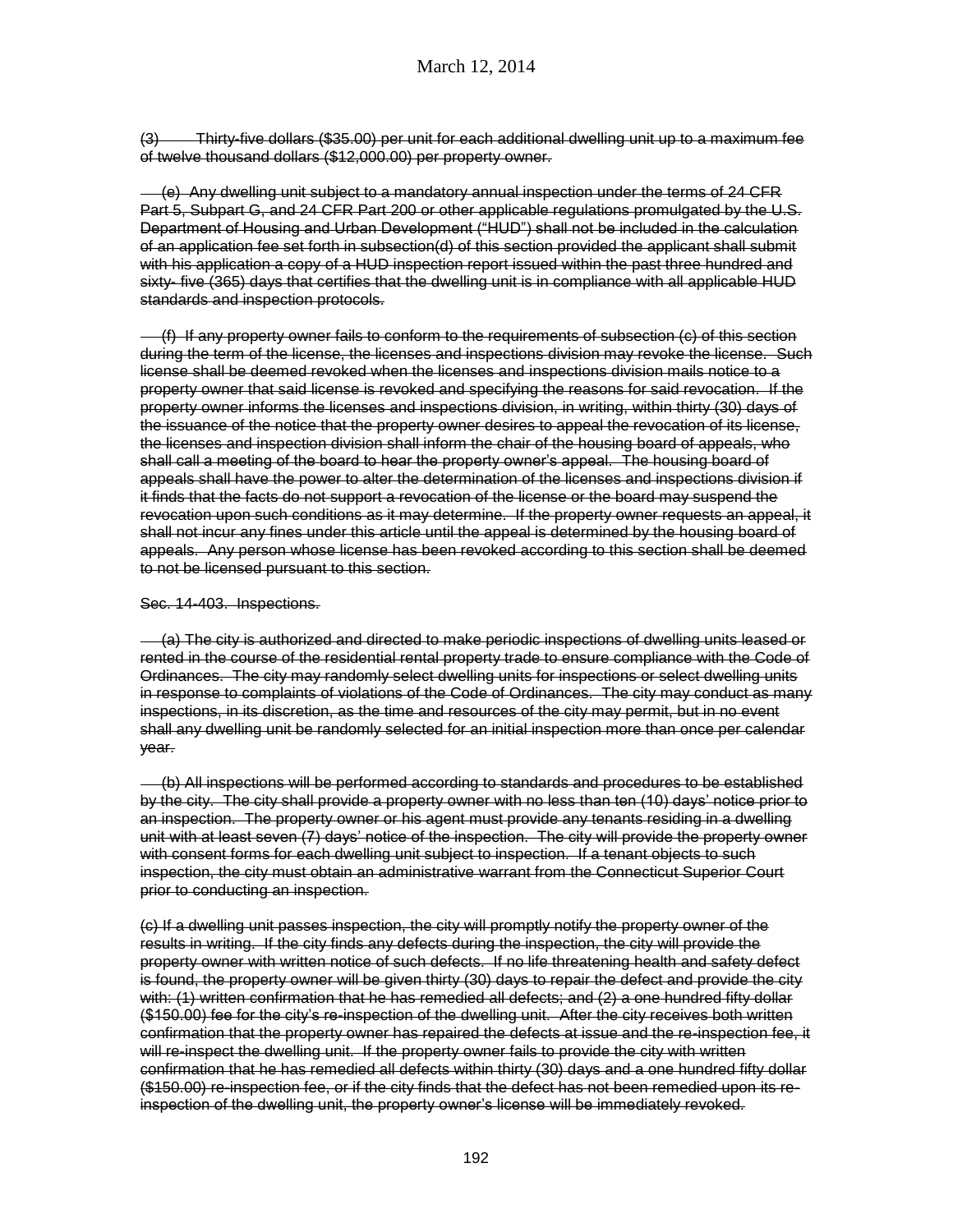Sec. 14-404. Notice to Unlicensed Property Owners; Citation Hearings.

(a) The licenses and inspections division of the community services department shall issue a notice to any property owner who engages in the residential rental property trade or residential rental property business without a license. This notice shall be sent to the property owner via certified mail to the property owner and shall include:

(1) The allegations against the property owner;

(2) The amount of the fines, penalties, costs or fees due;

(3) Notice that the property owner may contest his liability before a citation hearing officer by delivery in person or by mail written notice within ten (10) days of the date thereof;

(4) That if the property owner does not demand such a hearing, an assessment and judgment shall be entered against him; and

(5) That such judgment may issue without further notice.

(b) If the property owner that receives a notice described in subsection (a) wishes to admit liability for any alleged violation, he may, without requesting a hearing, pay the full amount of the fines, penalties, costs or fees admitted to in person or by mail to the licenses and inspections divisions of the community services department.

(c) Any property owner who does not deliver or mail written demand for a hearing within ten (10) days of the date of the first notice provided for in subsection (a) of this section shall be deemed to have admitted liability, and the licenses and inspections division of the community services department shall certify such property owner's failure to respond to the hearing officer. The hearing officer shall thereupon enter and assess the fines, penalties, costs or fees provided for by this article.

(d) Any property owner who requests a hearing shall be given written notice of the date, time and place for the hearing. Such a hearing shall be held not less than fifteen (15) days nor more than thirty (30) days from the date of the mailing of the notice, provided the hearing officer shall grant upon good cause shown any reasonable request by any interest party for postponement or continuance. An original or certified copy of the initial notice of violation issued by the issuing official shall be filed and retained by the city, and shall be deemed to be a business record and evidence of the facts contained therein. The presence of the issuing official shall be required at the hearing if the property owner so requests. A property owner wishing to contest his liability shall appear at the hearing and may present evidence on his behalf. A designated municipal official, other than the hearing officer, may present evidence on behalf of the city. If the property owner fails to appear, the hearing officer may enter an assessment by default against him upon a finding of proper notice and liability under this article. The hearing officer may accept from a property owner copies of police reports, investigatory and citation reports, and other official documents by mail and may determine thereby that the appearance of such property owner is unnecessary. The hearing officer shall conduct the hearing in the order and form and with such methods of proof as he deems fair and appropriate. The rules regarding the admissibility of evidence shall not be strictly applied, but all testimony shall be given under oath or affirmation. The hearing officer shall announce his decision at the end of the hearing. If the hearing officer determines that the property owner is not liable, he shall dismiss the matter and enter his determination in writing accordingly. If the hearing officer determines that the property owner is liable for the violation, he shall enter and assess the fines, penalties, costs or fees against such property owner as provided for by this article.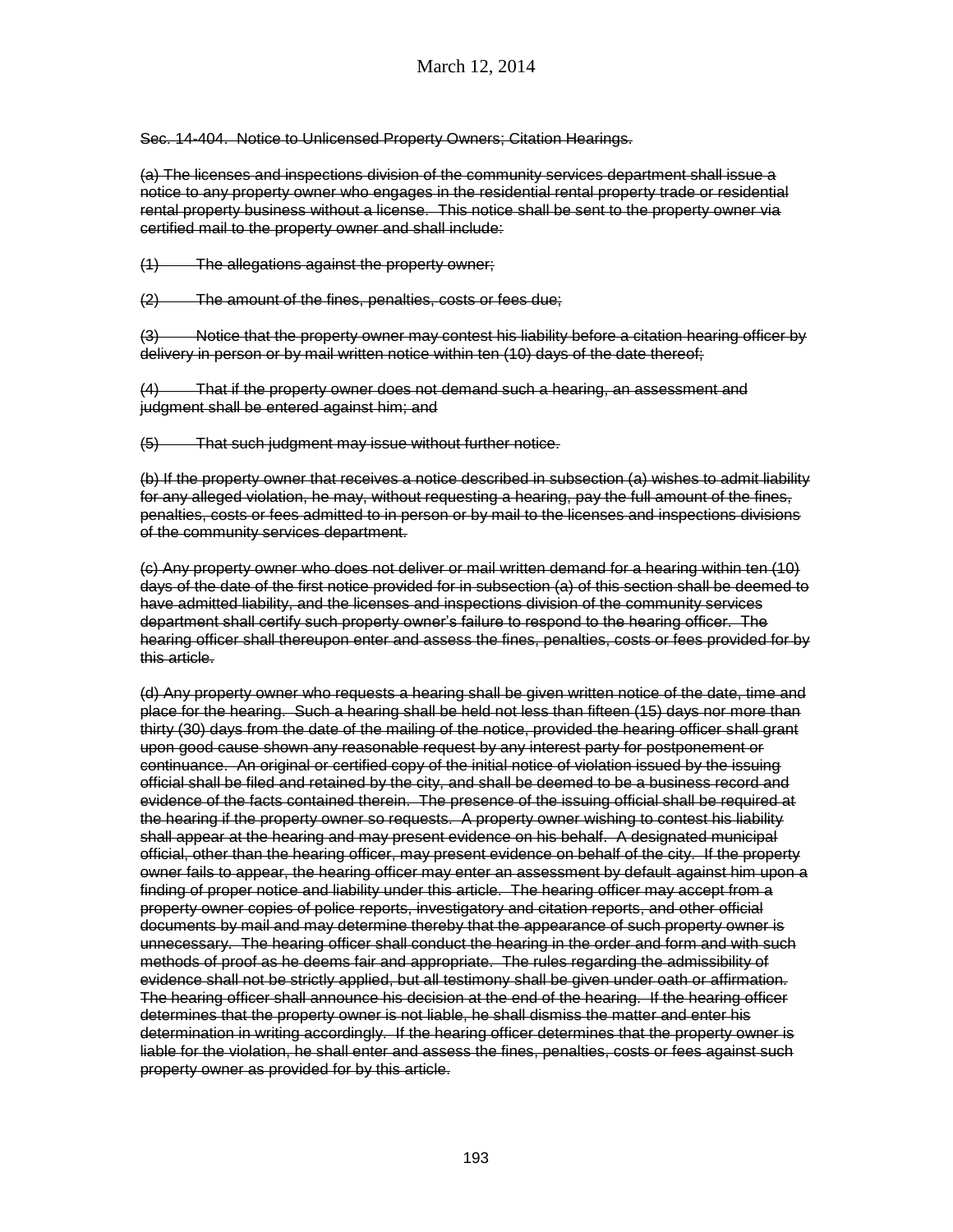(e) If a property owner fails to pay any fine assessed by the hearing officer upon the date of its entry, the hearing officer shall send by first class mail a notice of the assessment to the property owner found liable and shall file, not less than thirty (30) days or more than twelve (12) months after such mailing, a certified copy of the notice of assessment with the appropriate clerk of the Connecticut Superior Court.

(f) A property owner against whom an assessment has been entered pursuant to this section is entitled judicial review by way of appeal. An appeal shall be instituted within thirty days of the mailing of notice of such assessment by filing a petition to reopen the assessment pursuant to the requirements set forth in section 7-152c(g) of the General Statutes. Sec. 14-405. Fines.

Any Person not in compliance with Section 14-402 of this Article shall be fined two hundred fifty dollars (\$250.00) for each violation or the maximum authorized by section 7-148(c)(10)(A) of the General Statutes. Each separate day a property owner engages in the residential rental property trade in the city without a valid license shall constitute a separate and distinct violation of section 14-402.

Section 14-406. Regulations

The mayor may promulgate regulations concerning the implementation of this article, which regulations shall remain in effect until and unless rejected by the Common Council. The Common Council may rescind its rejection of such regulations.

> Alderman Carlo Carlozzi, Jr. Alderman David DeFronzo Alderman Jamie Giantonio Alderwoman Eva Magnuszewski Alderman Don Naples Alderman Wilfredo Pabon Alderman Daniel Salerno Alderman Louis Salvio Alderman Emmanuel Sanchez Alderman Robert Smedley

Ald. Carlozzi moved to accept and adopt, seconded by Ald. DeFronzo. So voted. Approved March 13, 2014 by Mayor Erin E. Stewart.

## **32631-2 RE: CONVEYANCE OF 246 BEAVER STREET FROM THE STATE OF CONNECTICUT DEPARTMENT OF TRANSPORTATION**

To Her Honor, the Mayor, and the Common Council of the City of New Britain: the undersigned begs leave to recommend the adoption of the following:

WHEREAS, The State of Connecticut Department of Transportation under the terms of the Beaver Street Reconstruction Project No. 88-174 is required to convey 246 Beaver Street to the City of New Britain for Highway Purposes for no monetary consideration; and

WHEREAS, the property consists of approximately 18,939 square feet; and

WHEREAS, it is the intention of the City of New Britain to seriously consider any proposal or application filed by a third party to erect a monument on this property to honor the  $65<sup>th</sup>$  Infantry known as The Borinqueneers; and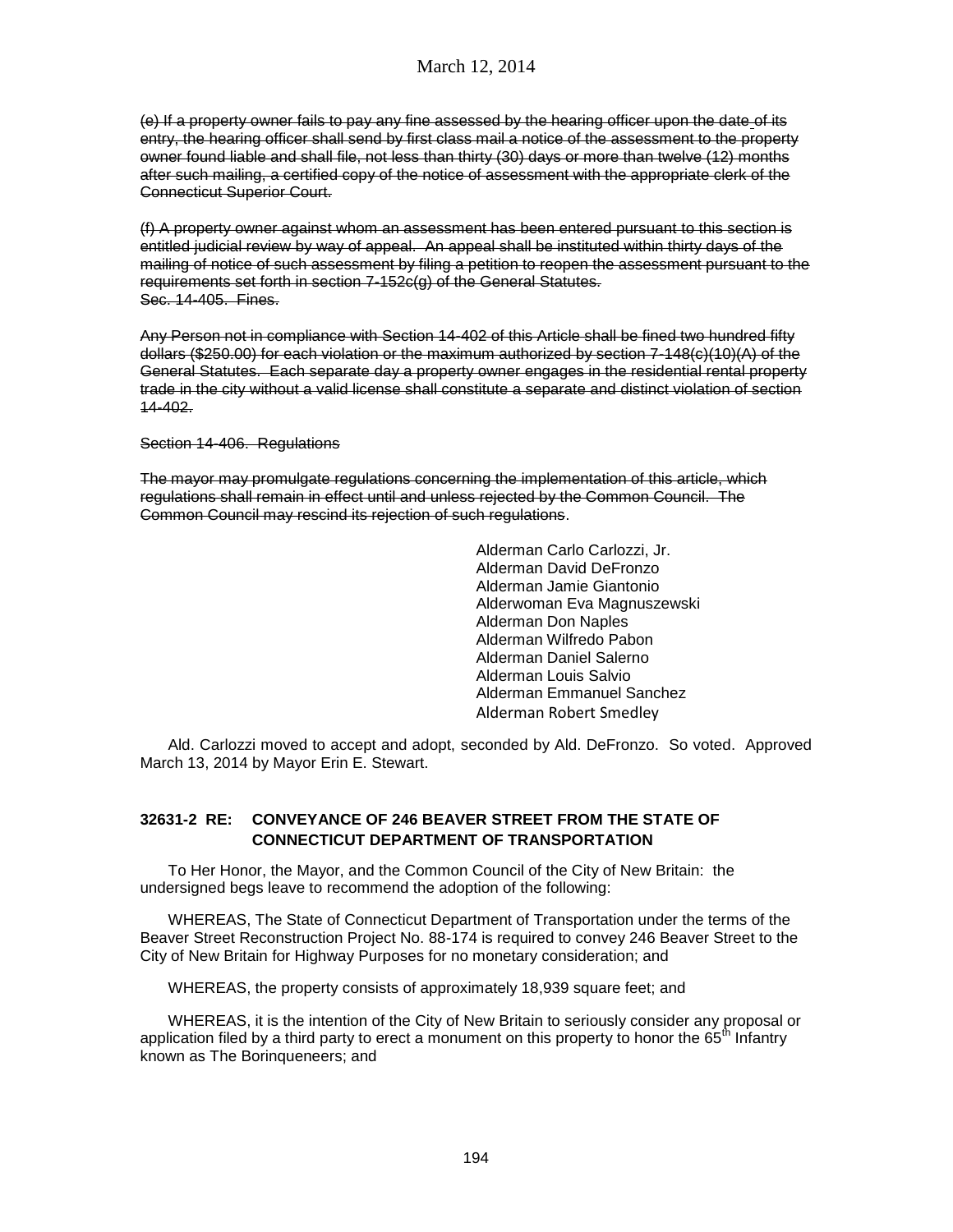WHEREAS, the executed Quit-Claim Deed to the City of New Britain prepared by the State of Connecticut Department of Transportation is on file in the Town Clerk's Office as Exhibit A; now therefore, be it

RESOLVED, That Erin E. Stewart, Mayor, be and is hereby authorized to execute all documents related to the acquisition of 246 Beaver Street from the State of Connecticut Department of Transportation.

> Alderman Michael Trueworthy Alderman Wilfredo Pabon Alderman Emmanuel Sanchez

Ald. Pabon moved to accept and adopt, seconded by Ald. Sanchez. So voted. Approved March 13, 2014 by Mayor Erin E. Stewart.

# **NEW BUSINESS**

# **RESOLUTIONS**

### **32649 RE: BUDGET TRANSFER - \$5,585 FROM CONTINGENCY TO COMMON COUNCIL ADVERTISING**

To Her Honor, the Mayor, and the Common Council of the City of New Britain: the undersigned beg leave to recommend the adoption of the following:

WHEREAS, the Common Council has certain requirements to place legal notices in a newspaper that circulates within the City of New Britain. The Common Council pays for these publications through its advertising expenditure account; and

WHEREAS, the advertising account is in need of replenishment and there are monies available within the General Fund contingency account that can be transferred for this specific purpose,

THEREFORE, BE IT RESOLVED, that monies be transferred within the FY 2013-2014 General Fund budget for the purpose as follows:

| Account #             | Description                          | Current<br><b>Budget</b> | Increase/<br>(Decrease) | Amended<br><b>Budget</b> |
|-----------------------|--------------------------------------|--------------------------|-------------------------|--------------------------|
| From:                 |                                      |                          |                         |                          |
| 001625101-5871        | Contingency                          | \$336,135                | (\$3,500)               | \$332,635                |
| To:<br>001101001-5540 | <b>Common Council</b><br>Advertising | \$2.085                  | \$3,500                 | \$5,585                  |

### Alderman Michael Trueworthy

Ald. Trueworthy moved to accept and adopt, seconded by Ald. Bielinski. Roll call vote. All members present voted yes. Approved March 13, 2014 by Mayor Erin E. Stewart.

## **32650 RE: PROFESSIONAL SERVICES FROM UCONN CENTER OF PUBLIC HEALTH AND HEALTH POLICY FOR PUBLIC HEALTH RESEARCH DATA ANALYSIS – NEW BRITAIN HEALTH DEPT.**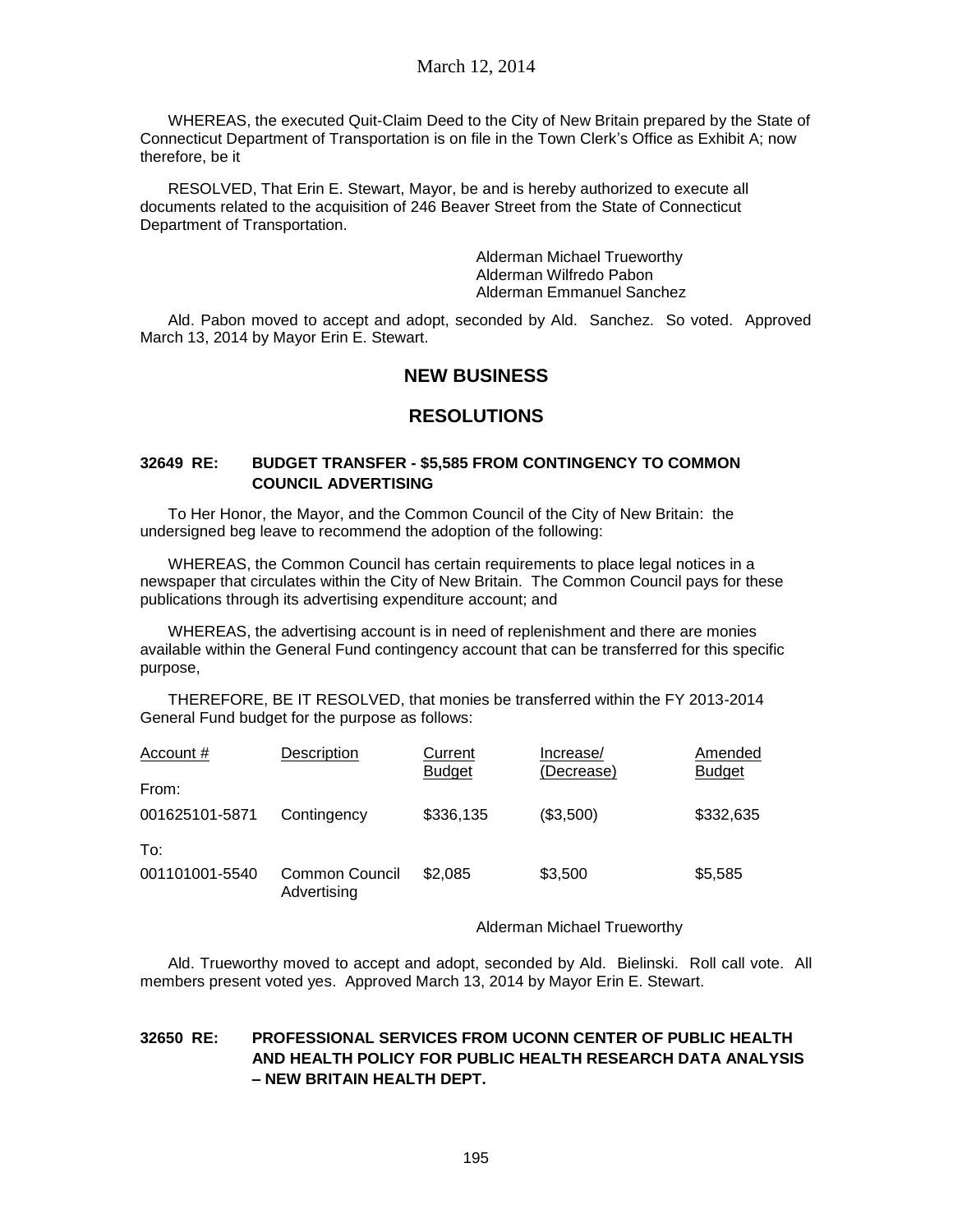To Her Honor, the Mayor, and the Common Council of the City of New Britain: the undersigned beg leave to recommend the adoption of the following:

WHEREAS; in May, 2013, a budget within special revenue fund #234 Preventative Health Services, was established with a grant from the Connecticut Department of Public Health to assess the prevalence and variables associated with obesity in school children at preschool, kindergarten,  $6<sup>th</sup>$  and  $9<sup>th</sup>$  grades in the City of New Britain. The grant includes available funding for data analysis services;

WHEREAS; the scope of the project has increased dramatically from previous years, and the previous contractor could not provide the expanded services. Public Health research data analysis services are highly specific and UCONN Center for Public Health and Health Policy has agreed to take on the project;

WHEREAS; the Health Department has received a professional services proposal from UCONN Center for Public Health and Health Policy, to provide the following services at a cost for the services of \$125/hr. for up to 80 hours of service;

- Data management
- Descriptive, correlational and longitudinal analysis of the data
- Compile a detailed report of study findings

THEREFORE, BE IT RESOLVED that the Purchasing Agent, or his designee, is hereby authorized to execute an agreement for services with the UCONN Center for Public Health and Health Policy, for the above services at the stated compensation.

BE IT FURTHER RESOLVED, that the compensation come from special revenue fund #234, Preventative Health Services.

### Alderman Adam Platosz

Ald. Platosz moved to accept and adopt, seconded by Ald. Bielinski. So voted. Approved March 13, 2014 by Mayor Erin E. Stewart.

## **32651 RE: SACRED HEART CHURCH ANNUAL PARISH FESTIVAL – "ODPUST" 6/27/2014 & 6/28/2014**

To Her Honor, the Mayor, and the Common Council of the City of New Britain: the undersigned beg leave to recommend the adoption of the following:

RESOLVED; by the Common Council of the City of New Britain that the Mayor be and is hereby authorized to issue to the Sacred Heart Church said license as may be issued under Chapter 5, Section 5-15 through 5-22, of the Code of Ordinances for Friday, June 27, 2014, and Saturday, June 28, 2014, for the purpose of conducting their annual parish festival "Odpust" on the Sacred Heart Church grounds, Broad Street and Gold Street, New Britain, Connecticut.

### Alderman David DeFronzo

Ald. DeFronzo moved to accept and refer to the Licensing Sub-Committee, seconded by Ald. Black. So voted. Approved March 13, 2014 by Mayor Erin E. Stewart.

## **32652 RE: DOZYNKI FESTIVAL – 8/23/2014 & 8/24/2014**

To Her Honor, the Mayor, and the Common Council of the City of New Britain: the undersigned beg leave to recommend the adoption of the following: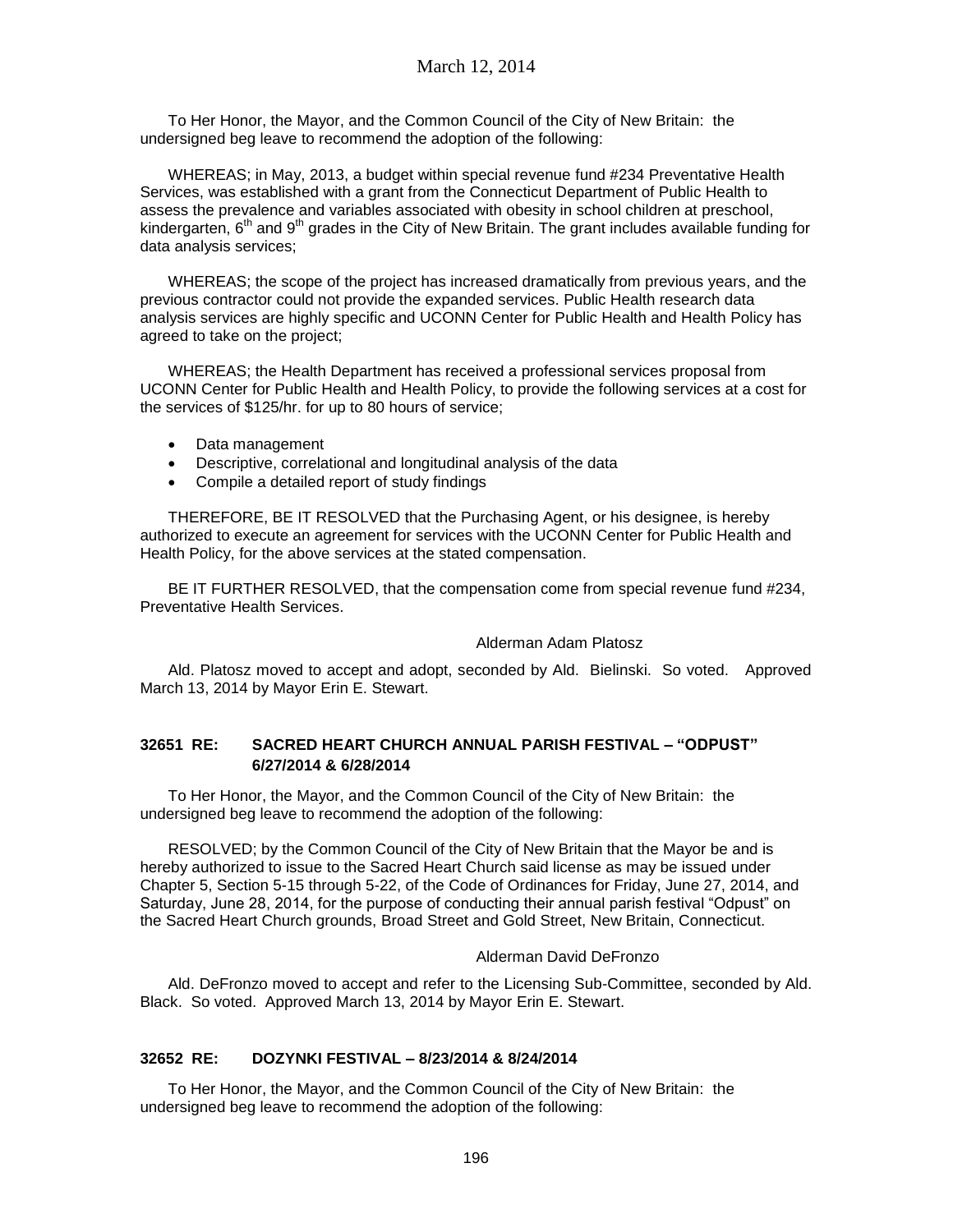RESOLVED; by the Common Council of the City of New Britain that the Mayor be and is hereby authorized to issue to the Polish Council of Greater New Britain, said licenses as may be issued under Chapter 5, Section 5-15 through 5-22, of the Code of Ordinances for Saturday, August 23, 2014, and Sunday, August 24, 2014, for the purpose of conducting the Annual "Dozynki" Festival at the Polish Falcon "Polanka" Field on Farmington Avenue, New Britain, Connecticut.

### Alderman David DeFronzo

Ald. DeFronzo moved to accept and refer to the Licensing Sub-Committee, seconded by Ald. Black. So voted. Approved March 13, 2014 by Mayor Erin E. Stewart.

### **32653 RE: PULASKI CLUB BAZAAR/CARNIVAL – APRIL 25,26, & 27, 2014**

To Her Honor, the Mayor, and the Common Council of the City of New Britain: the undersigned beg leave to recommend the adoption of the following:

RESOLVED; by the Common Council of the City of New Britain that the Mayor be and is hereby authorized to issue to the Pulaski Club, Inc., said licenses as may be issued under Chapter 5, Section 5-15 through 5-22, of the Code of Ordinances for Friday, April 25, 2014, Saturday, April 26, 2014, from 5:00 PM to 10:00 PM, and Sunday, April 27, 2014, from 12:00 PM until 6:00 PM, for the purpose of conducting a bazaar/carnival in the Pulaski Club parking lot at 89 Grove Street, New Britain, Connecticut. The organization is also requesting that the police department allow the closure of Grove Street between Broad Street and Orange Street to vehicular traffic during the times of the bazaar/carnival.

### Alderman David DeFronzo

Ald. DeFronzo moved to accept and refer to the Licensing Sub-Committee and Board of Police Commissioners, seconded by Ald. Black. So voted. Approved March 13, 2014 by Mayor Erin E. Stewart.

### **32654 RE: ACQUISITION OF A PORTION OF EVERETT STREET FROM THE STATE OF CONNECTICUT DEPT. OF TRANSPORTATION**

To Her Honor, the Mayor, and the Common Council of the City of New Britain: the undersigned begs leave to recommend the adoption of the following:

WHEREAS, The State of Connecticut Department of Transportation has prepared a Quit-Claim Deed to convey a portion of Everett Street which was created as a result of the construction of Route 72 to the City of New Britain for highway purposes; and

WHEREAS, this conveyance should have occurred years ago once the Route 72 project was completed; and

WHEREAS, the State of Connecticut Department of Transportation is prepared to convey said portion of Everett Street at this time; and

WHEREAS, the property consists of approximately 3,953 square feet of vacant land; and

WHEREAS, the executed Quit-Claim Deed to the City of New Britain prepared by the State of Connecticut Department of Transportation is on file in the Town Clerk's Office as Exhibit A; now therefore, be it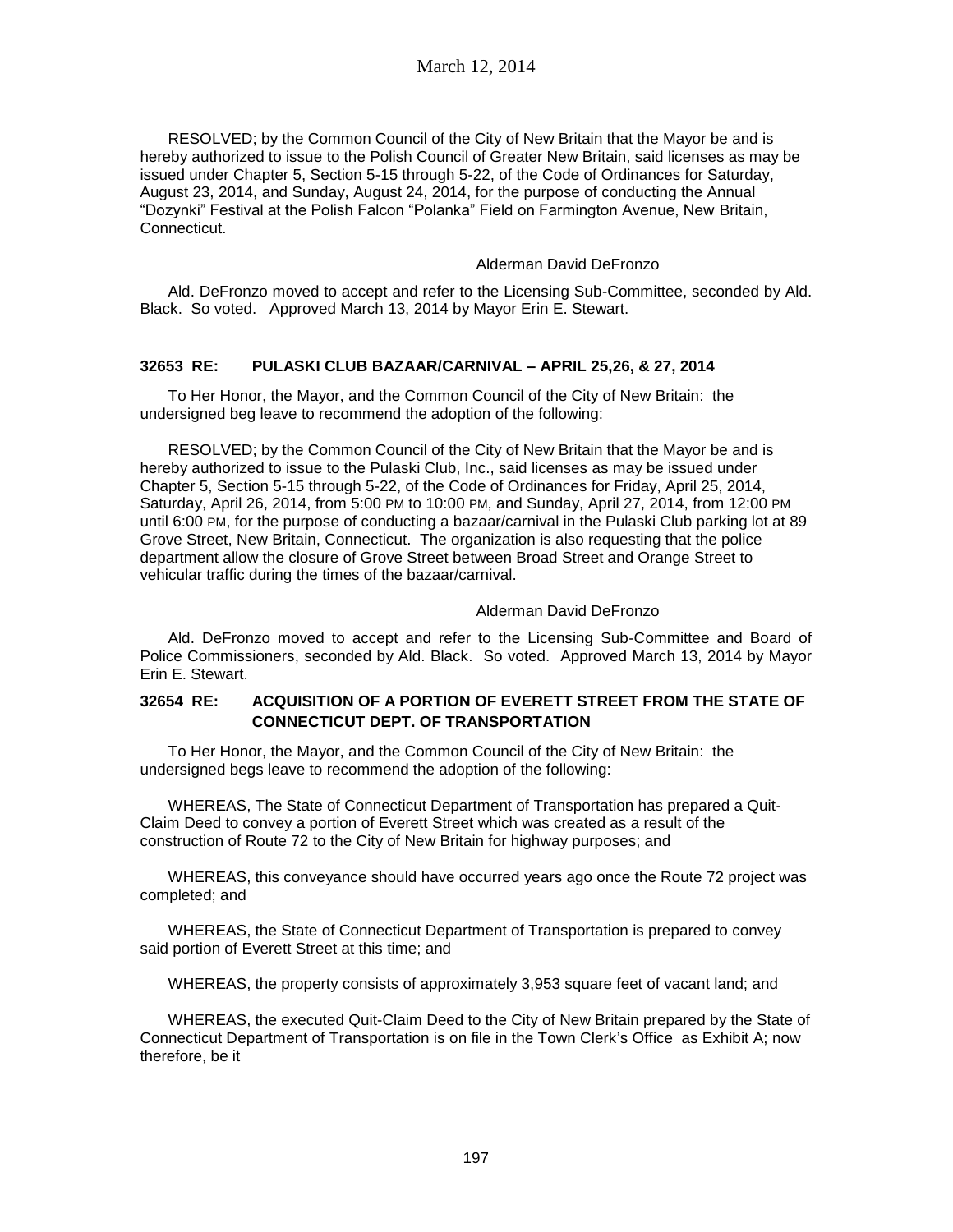RESOLVED, that Erin E. Stewart, Mayor, be and is hereby authorized to execute all documents related to the acquisition of Everett Street from the State of Connecticut Department of Transportation.

Alderman Wilfredo Pabon Alderman Jamie Giantonio

Ald. Giantonio moved to accept and refer to the Committee on Planning, Zoning & Housing, seconded by Ald. Pabon. So voted. Approved March 13, 2014 by Mayor Erin E. Stewart.

### **32536-2 RE: CHANGES TO APPOINTMENTS OF LIAISONS TO BOARDS AND COMMISSIONS**

To Her Honor, the Mayor, and the Common Council of the City of New Britain: the undersigned beg leave to recommend the adoption of the following:

BE IT RESOLVED; that the following members of the Common Council of the City of New Britain are hereby appointed liaisons to the Boards and Commissions as follows:

> COUNCIL APPOINTMENTS Liaisons to Boards and Commissions

Arts Don Naples Adam Platosz

Board of Education Jamie Giantonio Wilfredo Pabon Daniel Salerno Emmanuel Sanchez

Building Commission Wilfredo Pabon

**CCSU** Eva Magnuszewski Michael Trueworthy

City Plan Carlo Carlozzi, Jr. Daniel Salerno

Civil Service Suzanne Bielinski

Commission on Persons with Disabilities Adam Platosz

Hospital of Central Connecticut Eva Magnuszewski Emmanuel Sanchez

Housing Authority Tonilynn Collins Emmanuel Sanchez Jamie Giantonio

Department of Property Management Michael Trueworthy

Emergency Medical Services Suzanne Bielinski

Fair Rent Commission Emmanuel Sanchez

Finance Adam Platosz Daniel Salerno

Fire Suzanne Bielinski Jamie Giantonio

**Health** Adam Platosz

Historic Preservation Commission Don Naples

Homeless Commission Tonilynn Collins

Parks and Recreation Shirley Black David DeFronzo Jamie Giantonio Eva Magnuszewski Daniel Salerno

Police Suzanne Bielinski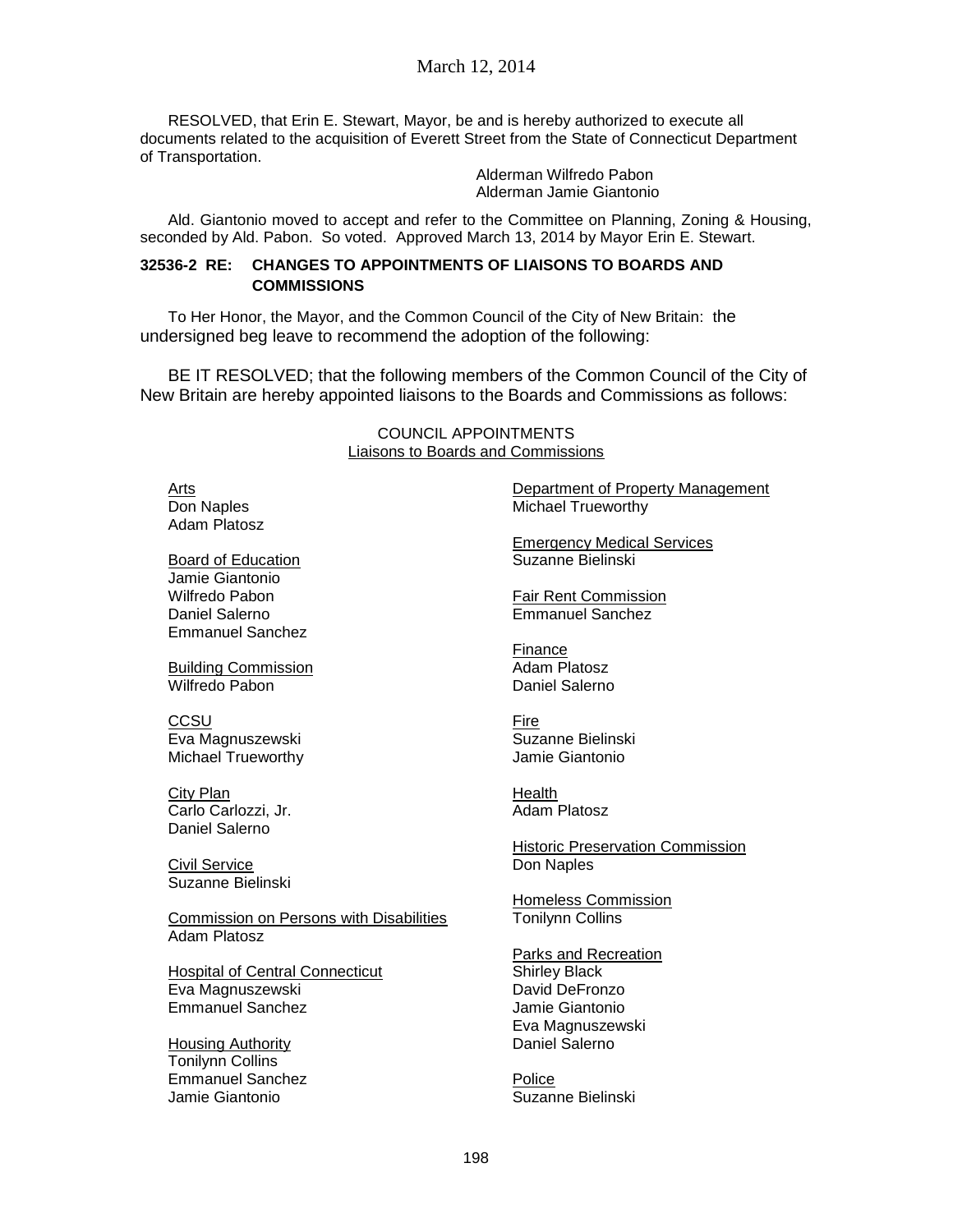March 12, 2014

**Human Rights** Tonilynn Collins

Humane Commission Eva Magnuszewski

Library/New Britain Institute Tonilynn Collins Don Naples

Mattabassett District Adam Platosz Michael Trueworthy Jamie Giantonio

Municipal Development Carlo Carlozzi, Jr. Emmanuel Sanchez Jamie Giantonio

New Britain Chamber of Commerce Carlo Carlozzi, Jr. Eva Magnuszewski Don Naples

Parking Commission Tonilynn Collins

Carlo Carlozzi, Jr. Wilfredo Pabon Emmanuel Sanchez Robert Smedley Public Works Carlo Carlozzi, Jr. Eva Magnuszewski Emmanuel Sanchez Don Naples

School Building Committee Adam Platosz Daniel Salerno Robert Smedley

Senior Citizens Shirley Black Adam Platosz

Veterans Commission Don Naples Adam Platosz Michael Trueworthy

**Water** Adam Platosz

Youth Services Emmanuel Sanchez

Alderman Michael Trueworthy Council President

Ald. Trueworthy moved to accept and adopt, seconded by Ald. Bielinski. So voted. Approved March 13, 2014 by Mayor Erin E. Stewart.

## **32535-1 RE: CHANGES TO APPOINTMENTS OF COMMITTEE MEMBERS AND CHAIRPERSONS**

To Her Honor, the Mayor, and the Common Council of the City of New Britain: the undersigned beg leave to recommend the adoption of the following:

Council Subject Matter Committees

Section 2-41 of the Code of City Ordinances: Each such committee shall have up to nine (9) members.

#### COMMITTEE ON ADMINISTRATION, FINANCE AND LAW

David DeFronzo, Chair **Carlo Carlozzi, Jr., Vice Chair** Suzanne Bielinski **Tonilynn Collins** Jamie Giantonio **Don Naples**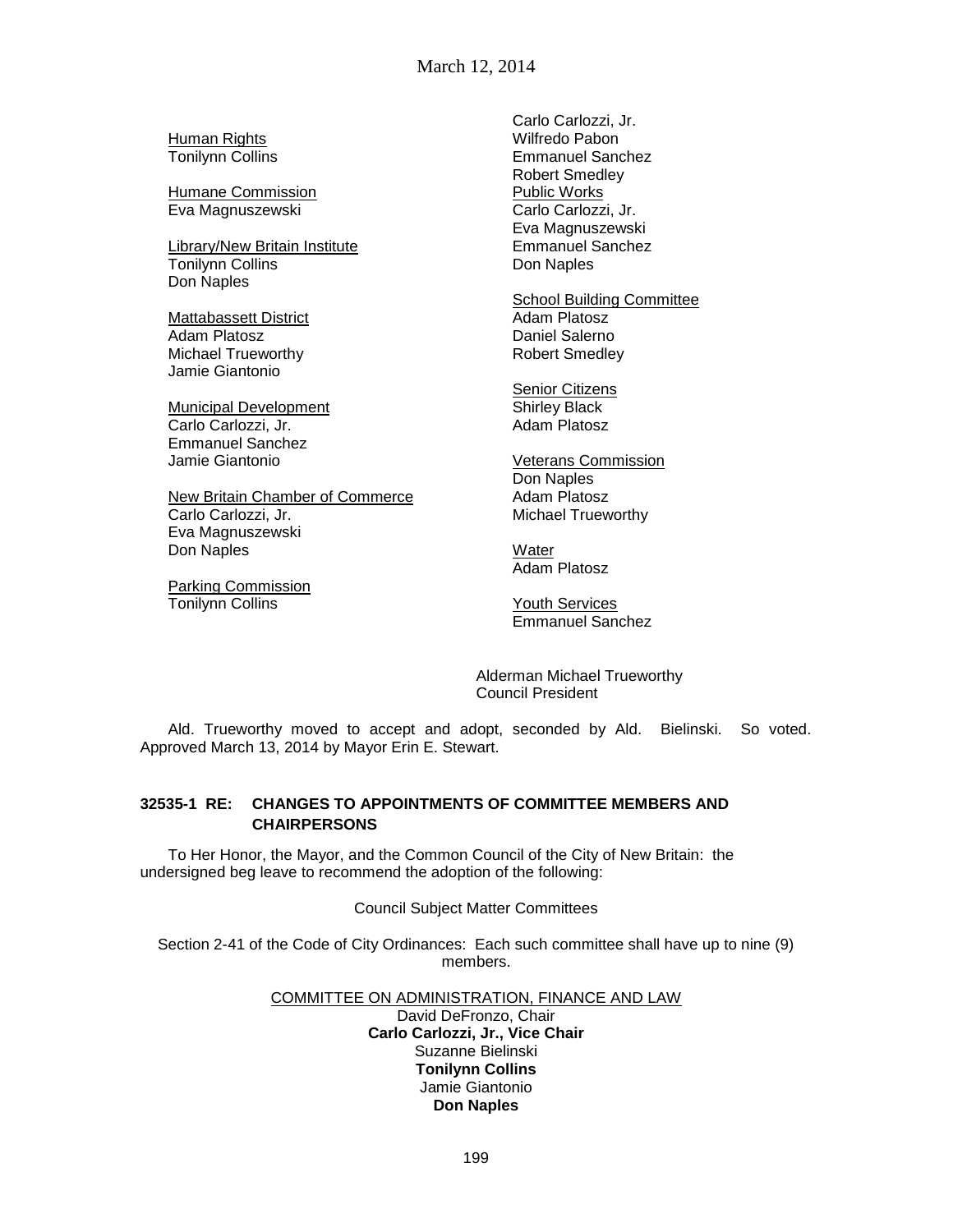#### Adam Platosz **Robert Smedley** Michael Trueworthy

Names in bold are also members of the Claims Sub-Committee (others may be appointed as necessary via appointment of the Chairperson).

All members of the committee are also members of the Capital Equipment Reserve Sub-Committee.

All members are also members of the Bonding Sub-Committee along with two members of the Board of Finance appointed by the BOF.

#### COMMITTEE ON PLANNING, ZONING AND HOUSING

Carlo Carlozzi, Jr., Chair David DeFronzo Eva Magnuszewski Don Naples Wilfredo Pabon Daniel Salerno Louis Salvio Emmanuel Sanchez Michael Trueworthy

All 15 members of the Common Council are members of the Zoning Subcommittee and will be notified of meetings where zoning matters will be discussed.

#### CONSOLIDATED COMMITTEE

Emmanuel Sanchez, Chair Suzanne Bielinski Shirley Black Tonilynn Collins Jamie Giantonio Adam Platosz Daniel Salerno Robert Smedley

Ad Hoc Council Committees

Audit Michael Trueworthy, Chair Tonilynn Collins Adam Platosz

School Building Committee Must be appointed upon construction authorization.

> Telecommunications Suzanne Bielinski Adam Platosz

License Adam Platosz, Chair Shirley Black Emmanuel Sanchez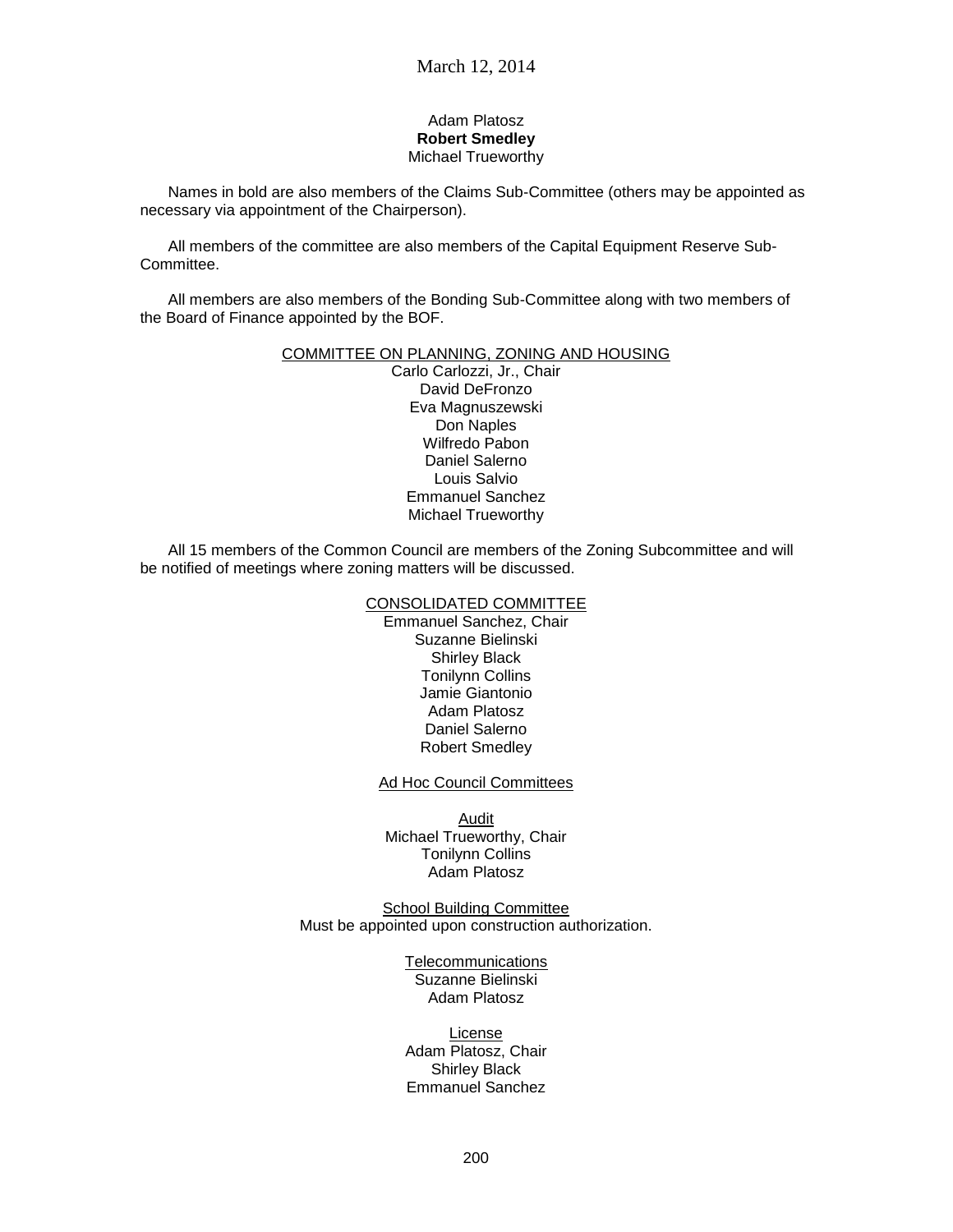Police Building Committee Suzanne Bielinski

> Alderman Michael Trueworthy Council President

Ald. Trueworthy moved to accept and adopt, seconded by Ald. Bielinski. So voted. Approved March 13, 2014 by Mayor Erin E. Stewart.

### **32655 RE: INCREASING THE MINIMUM WAGE FOR CITY EMPLOYEES AND CONTRACTORS OF THE CITY TO \$10.10 PER HOUR BY THE END OF 2015- 2016 FISCAL YEAR**

To Her Honor, the Mayor, and the Common Council of the City of New Britain: the undersigned beg leave to recommend the adoption of the following:

WHEREAS, Leaders across the Country and State of Connecticut, including the President of the United States and Governor Malloy have called for an increase to the minimum wage; AND

WHEREAS, The City of New Britain has a commitment to its residents to offer the opportunity to afford a livable wage; AND

WHEREAS, Other municipalities in the State of Connecticut have passed such measures; THEREFORE BE IT

RESOLVED; By the end of the Fiscal Year 2015-2016, The City of New Britain shall pay all employees, independent contractors regardless of full time or part-time status, no less than \$10.10 per hour; AND BE IT FURTHER

RESOLVED; By the end of the Fiscal Year 2015-2016, The City of New Britain shall not enter into contracts with contractors whose employees, independent contractors, regardless of full time or part-time status, receive payments of less than \$10.10 per hour.

#### Alderman Michael Trueworthy

Ald. Trueworthy moved to accept and refer to the Committee on Administration, Finance & Law, seconded by Ald. Bielinski. So voted. Approved March 13, 2014 by Mayor Erin E. Stewart.

### **32656 RE: APPOINTMENT OF MEMBERS TO THE SCHOOL BUILDING COMMITTEE FOR CONSTRUCTION PROJECT AT GAFFNEY ELEMENTARY SCHOOL**

To Her Honor, the Mayor, and the Common Council of the City of New Britain: the undersigned beg leave to recommend the adoption of the following:

WHEREAS, the Code of Ordinances Section 2-306 as amended in August 2007 now has one School Building Committee rather than a committee for each project; however, the State Department of Education requires that the City still designate a committee for each project; now,

THEREFORE, BE IT RESOLVED that the School Building Committee designated as the following members, be appointed and also serve as the School Building Committee for the Gaffney Elementary School Construction Projects.